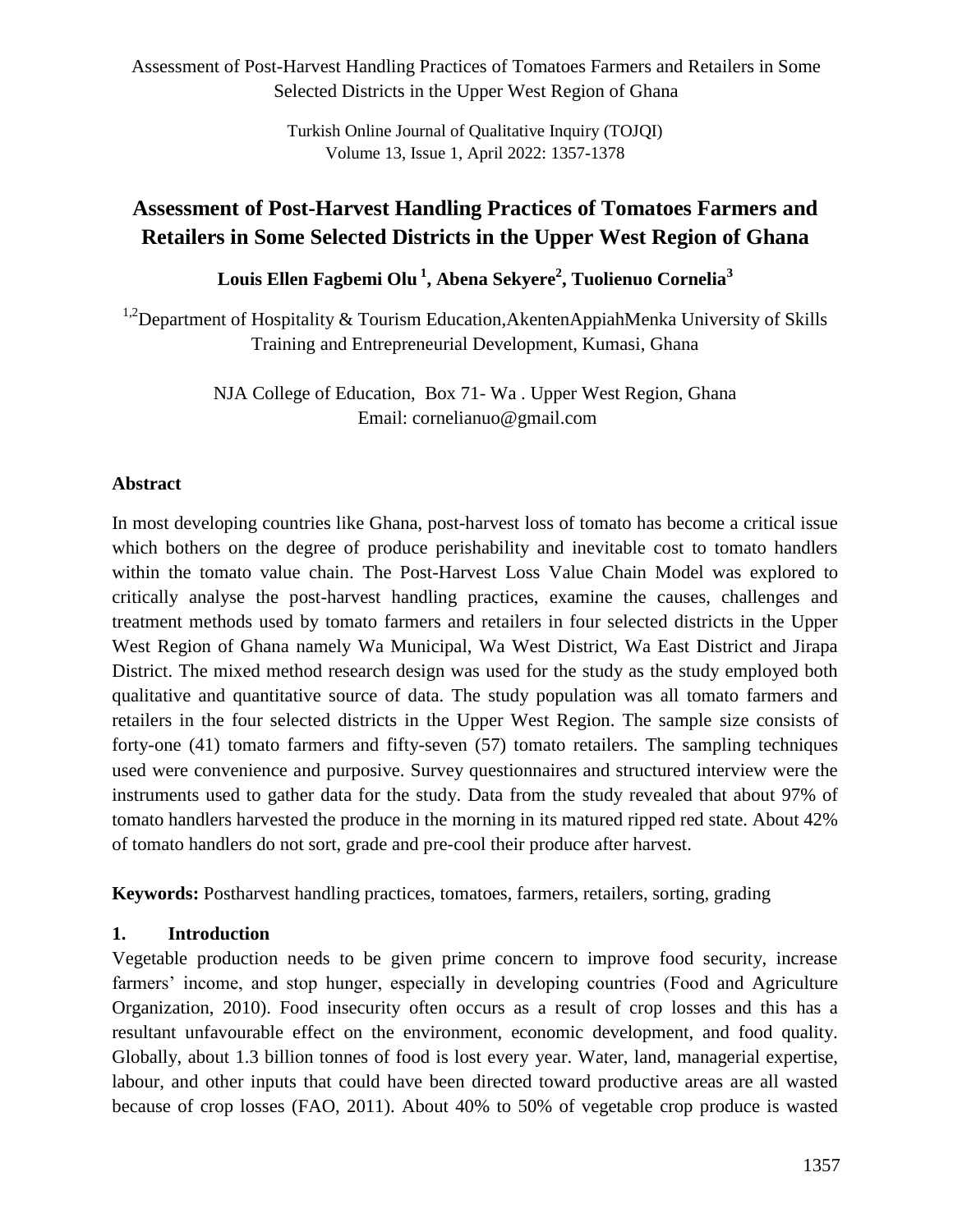annually and this is caused by mechanical bruises to the fresh produce, pest and disease infestations, and rot (Kitinoja, 2004). Post-harvest losses have therefore been considered to be one of the factors that influence food shortages in developing countries. Post-harvest loss of tomatoes has become a critical issue that bothers the rate of produce perishability and unavoidable cost to tomato handlers within the tomato value chain in developing countries such as Ghana (Babalola, Makinde, Omonona, &Oyekanmi, 2010). Post-harvest loss is a major challenge hampering tomato production in Ghana. Tomato being a perishable crop as a result of high moisture content has a short shelf life of about 48 hours under tropical conditions (Arah, Ahorbo, Anku, Kumah&Amaglo, 2016). Special post-harvest handling practices and treatment methods are needed to extend the shelf life of tomatoes after harvest.

Today, one of the major global challenges in the agriculture sector is food security as well as ensuring long-term sustainable development. According to the Food and Agriculture Organization report (FAO, 2008), the production of food will need to rise by 70% to feed the ever-increasing global population which will reach nine (9) billion by 2050 according to Kiaya (2014). Crop losses should be given prime concern to improve food security, increase farmers' income and stop hunger, especially in developing countries (FAO, 2010). While a total food insecure population continues to be unacceptably high as a result of post-harvest losses on the food journey chain from harvest to consumption due to several factors, it is very imperative to assess and if possible reduce the rate to ensure food sustainability.

Tomato (*SolanumLycopersicum),* belongs to the family *Solanaceae* which is an extensively grown and consumed staple vegetable fruit in the world, and it is a good source of nutrients such as minerals and vitamins in food consumed by humans (Babalola et al, 2010). According to Van der Hoeven, Ronning, Giovannoni, Martin, and Tanksley (2002), *Solanaceae* is the third main economically grown crop after cereals and legumes and it is the worthiest in terms of vegetable crops and agricultural utility. Tomato forms part of the food consumed in Ghana and it is an important ingredient in Ghanaian dishes during meal preparation and service (Tambo &Gbemu, 2010; Osei et al., 2014). Tomato cultivation has been viewed as one of the primary drivers of employment development and poverty alleviation in Ghana's rural and urban areas during the last few decades (Asare-Bediako et al., 2007; Sugri et al., 2013). Following Sugri et al. (2013), tomato production in the Upper West Region is noted as an antidote to the widespread unemployment and poverty for the majority of households.

Maturation, ripening, and senescence are three clear-cut phases in the life span of vegetables and fruits that have been differentiated by a postharvest physiologist. Maturation denotes fruit being ready for harvest (Arah, Amaglo, Kumah, &Ofori, 2015). Matured tomatoes are usually harvested when the plant is fresh and has high moisture content. Tomato farmers and traders in the tropics are confronted with special problems in handling, transportation, and marketing due to the perishability nature of the product precisely. The storage life of fresh vegetables such as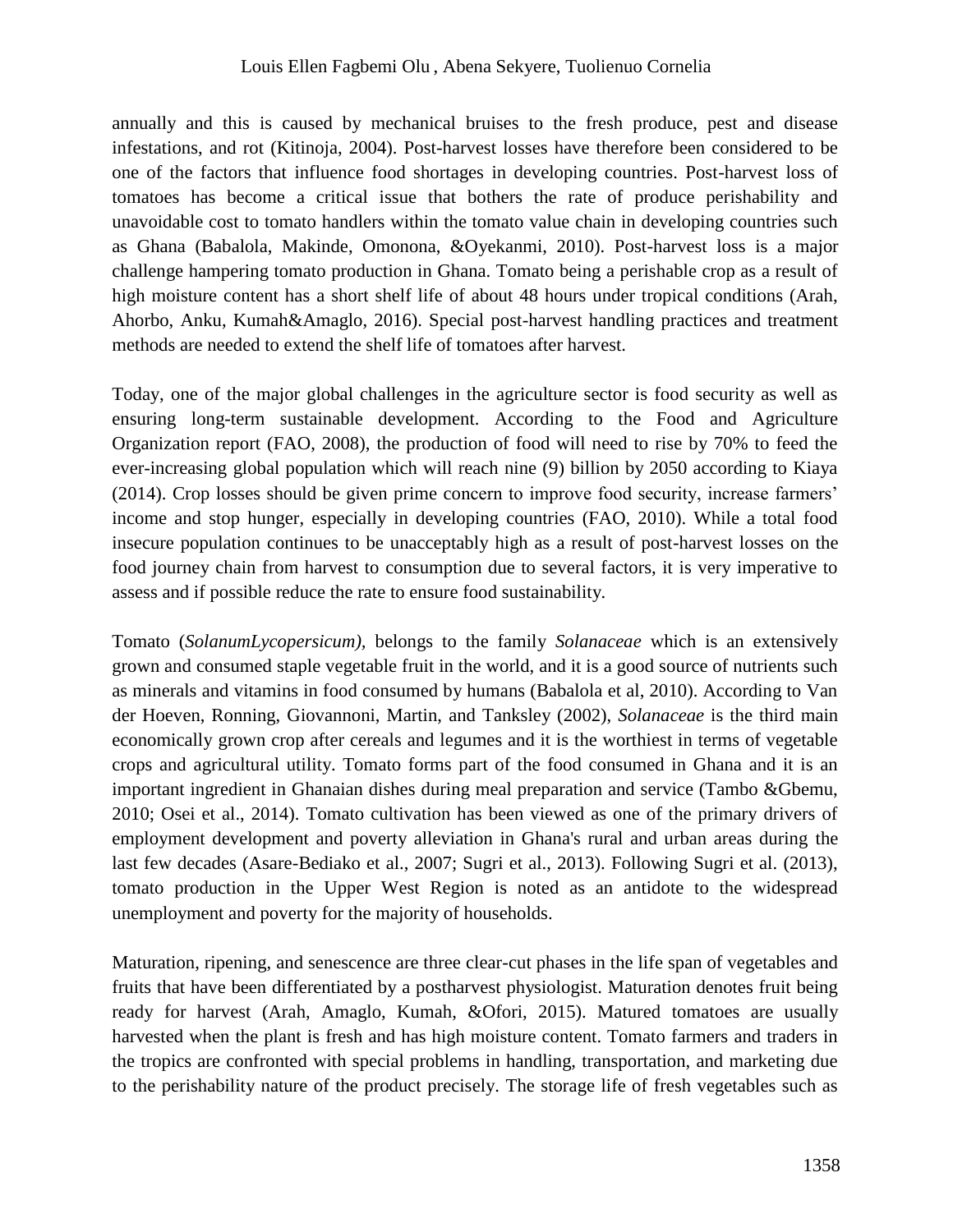tomatoes depends on good harvesting practices such as harvesting quality ones (Hurst, 2010; Kitinoja&Gorny, 2010). Fresh tomatoes are easily damaged and have short storage life if harvested in a fully ripened state.The study, therefore, seeks to assess the post-harvest handling practices of tomatoes farmers and retailers in some selected Districts in the Upper West region of Ghana.

### **2. Literature review**

### **2.1 Post–Harvest Handling Practices of Tomatoes**

Post-harvest handling practices of tomatoes to a very larger extent can have a terrible consequence on the post-harvest quality and shelf life of the produce. Irregular handling in the course of harvesting and after harvesting tomatoes can cause mechanical injuries with severe adverse effects on the post-harvest quality and shelf life of the harvested produce (Arah et al. 2015). In times past, rural farmers and retailers depended on native or local ideas for improving farming and marketing systems. Such ideas being native or local denote the dexterity and experience acquired by verbalized traditions and practices for several generations as observed by Nnenna (2011). Attainment of such aboriginal skillfulness by indigenous farmers and retailers has barely helped in improving agrarian yield (Nnenna, 2011). This practice of adopting primitive skills for improved farming and marketing of tomatoes is generally evident in developing countries such as Ghana because storage, packaging, transport, and handling systems are realistically non-existent for perishable crops, so this results in substantial losses of produce. Besides, undignified post-harvest sanitation, improper packaging systems, and mechanical damage in course of harvesting, handling, and transportation resulting from vibration by undulation and irregularities on the road according to Idah et al. (2007), further enhance wastage. It is worrying to indicate that so much is being invested in planting tomatoes; therefore, a lot of resources expended on irrigating, fertilizing, and crop safety management are only to be fruitless a few days after harvest. Post-harvest loss of tomatoes occurs due to immaturity, overripening, mechanical damage, and decay (Esguerra&Rolle, 2018). They added that these losses can be attributed to poor harvesting methods, irregular handling, inappropriate packaging, and unsuitable transport conditions.

Babalola&Agbola (2008) concluded that post-harvest losses of tomatoes have been regarded as an element of food problems in most developing economies like Ghana. Ajagbe, Oyediran, Omoare, &Sofowora, (2014) observed that information concerning post-harvest handling of tomatoes is well circulated among tomato farmers and retailers themselves. The reason is that most of these tomato handlers obtain their information on new variability, its physiognomies and benefits, period of planting and harvesting, selling, use, and post-harvest practices from their fellow farmers and retailers since farmers and retail unions play significant roles in obtaining information on tomato post-harvest handling practices among their members. Ajagbe et al. (2014) also established that some tomato handlers obtain their post-harvest handling practices information from their friends and neighbours. These results are reflected in the observations of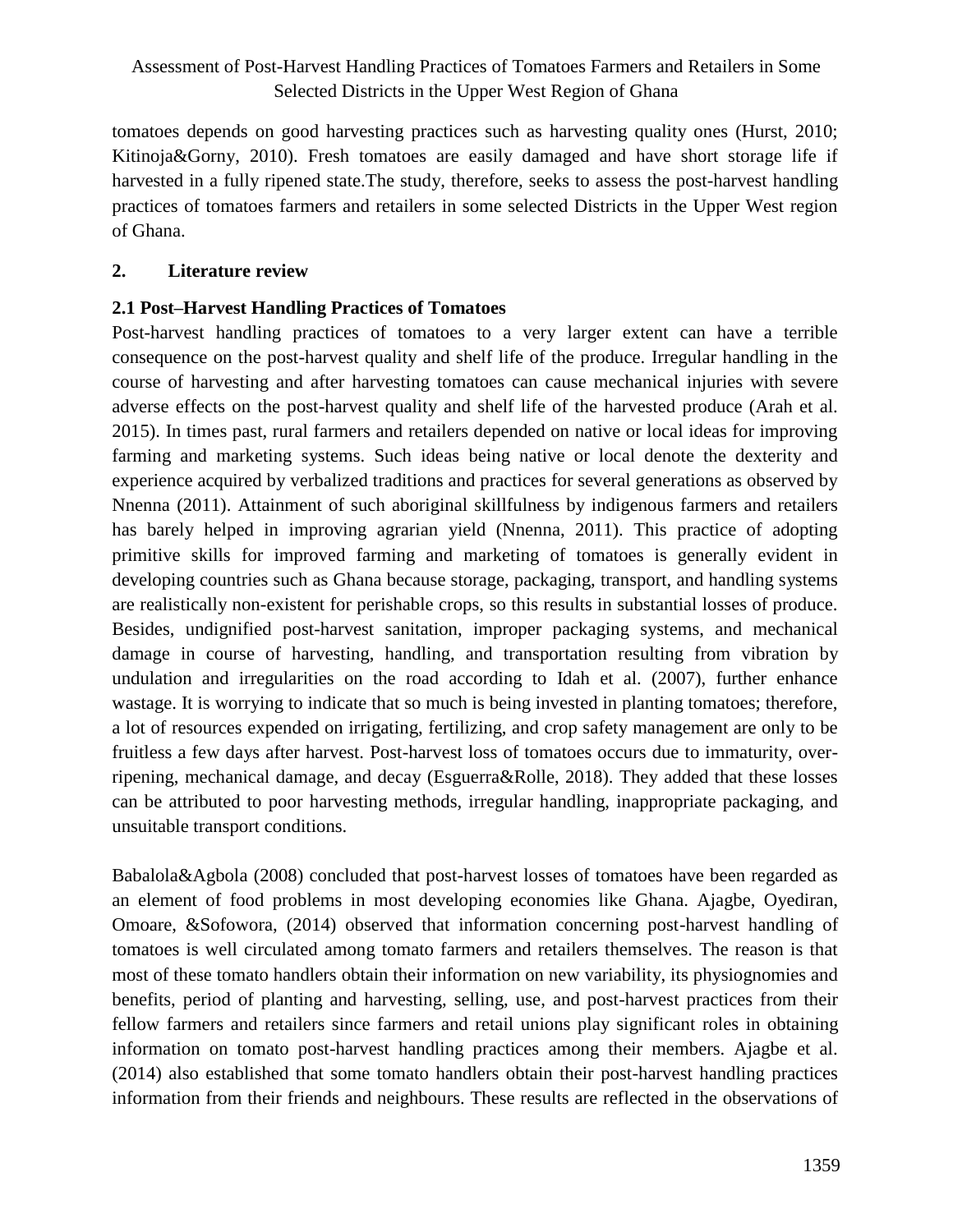Adekunle, Omoare&Oyediran (2014) that farmers depend on data from farmers', retailers' unions, and fellow farmers, with only a handful relying on radio/television, and Agric extension officers, which is pretty unfavorable to post-harvest practices of tomato.

Ajagbe et al. (2014) believed that tomato handlers rather should obtain agricultural information for improved farming and marketing systems from credible sources such as extension officers, public libraries, radio, television, film shows, agricultural pamphlets, state and local government agricultural agencies. This is due to the fact that proper tomato post-harvest management is essential for maintaining quality and ensuring customer safety while ensuring timely delivery. This also helps meet buyers' specifications and trade requirements.

With ever-changing consumer tastes and lifestyles, more attention is placed on post-harvest handling of tomatoes to fulfill their request for enhanced quality and safe produce. Arah et al. (2016), postulate that physical handling can pose a severe effect on the post-harvest quality and shelf life of so many fruits and vegetables. They elaborated that jagged handling during and after harvesting can affect the product by causing mechanical injuries that can disturb the post-harvest quality and shelf life of harvested crops like tomatoes. Esguerra et al. (2018) opined that the characteristics of the tomato fruit and its handling practices affect its post-harvest life. Improper handling may cause wounds that pave way for decay-causing agents. Wounds are also pathways to loss of water in a production loss and can further accelerate the maturing course, they added. Inappropriate handling such as stalking the produce in bamboo baskets and sitting on stalked tomatoes during transport causes damage to the fruit.

According to Ajagbe et al. (2014), there are different methods of packaging tomatoes. Tomato farmers and retailers use woven baskets of 25-75kg and perforated plastics to package their produce. It is pertinent to note that in most rural communities where tomatoes are mostly grown, woven baskets of different dimensions are regarded as ideal containers for packing tomatoes since they are cheap, have adequate holes for aeration, are less difficult to carry, offer better care from mechanical injury, and suitable for retailing (Ajagbe et al. 2014). It is important for tomato handlers to familiarize themselves with suitable post-harvest handling practices required to preserve the quality and prolong the shelf life of harvested tomatoes for producers in developing economies. Some of the handling practices comprise Reaping, Pre-cooling, Cleaning and disinfecting, Sorting and grading, packaging, transportation, and storage as outlined by Arah et al. (2016).

# **2.2 Harvesting as a Post–harvest Handling Practice of Tomatoes**

The physiological maturity of tomatoes at harvest has an important effect on post–the harvest quality of the produce (Beckles, 2012) because the harvesting time of tomatoes is a crucial stage for attaining its greatest quality. According to post-harvest physiologists, the lifespan of fruits and vegetables can be classified into three stages Maturation, ripening and senescence (Esguerra et al. 2018). The FAO (2008) explain maturation as an indicative period for the harvesting of the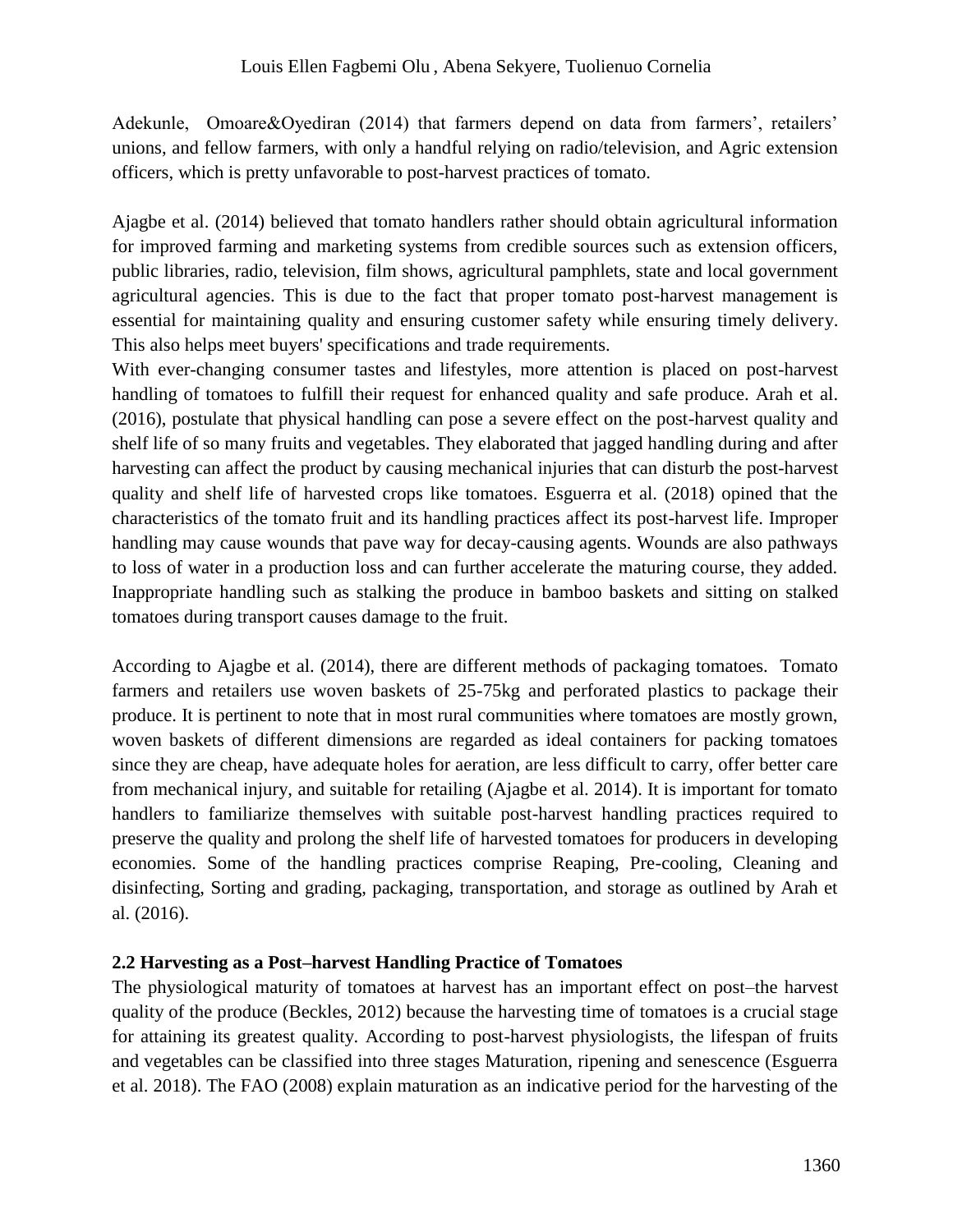produce, and also, the stage during which the edible part of it is fully developed in size, although it might not be ready for immediate consumption. Concerning tomatoes, Arah et al. (2015) asserted that the product can be harvested in either matured green, partially ripe, or ripe state. Harvesting them at the mature stage will give enough time for ripening and senescence to take place, especially for producers targeting distant markets, and will prevent or reduce mechanical injuries in the course of harvesting. This claim is supported by Orzolek, Bogash, Harsh, Lynn, Kime, Jayson & Harper (2006) who state that the harvesting of tomatoes is a labour-intensive venture requiring its harvesting in matured green stage to prevent overripe in the course of transportation to long distanced market centres. Ripening precedes maturation rendering the crop eatable as indicated by taste. Senescence is the final stage, considered a natural deprivation of the fruit or vegetable as in loss of texture, flavour, colour etc.

The time of picking is a vital factor in post-harvest practices in tomato production. Ajagbe et al. (2014) posit that 62% of tomato farmers picked their tomatoes in the evening to be transported all night. They do so because they want to reduce perishability due to the daytime high temperature under which the product will be transported, the long distance between farms and markets in urban centres coupled with the poor nature of roads. Farmers and retailers as a result of this pick their produce to make them arranged for transportation and accessible for sale in the markets the next day. Nonetheless, few tomato farmers and retailers harvest their tomato products in the morning because they transport their tomato products to the local and nearby markets all by themselves. These observations regarding the time for tomato harvesting by these handlers are consistent with the discoveries of Muhammad et al. (2012) who found that the reaping of fruits and vegetables should be carried out during the cool part of the day. Regrettably, most growers in developing economies (specifically those in rural communities) reap tomatoes whenever they are somewhat or completely ripened. Completely ripened tomatoes are vulnerable to mechanical damages in the course of harvesting occasioning their shorter shelf life (Arah et al. 2016). The usage of harvesting and packaging containers that have sharp edges must not be given prominence to avert bruising and puncturing of the crops. Fruits and vegetables should also be harvested early in the morning or late in the evening to avoid excessive field heat generation.

#### **2.3 Pre-cooling after harvest as a post-harvest handling practice**

Ilyas (2010) and Bachman &Earles (2000) identified pre-cooling as the initial stage that is appropriate for post-harvest management of tomatoes, since the field warmth of a newly reaped crop, as in the case of tomato (heat that is contained in the product emitted by the sun and warm temperature is commonly high) ought to be quickly eliminated before they are shipped, processed or stored. Extreme field warmth accelerates the undesirable increases in metabolic actions, and so early cooling after harvest is therefore important. The appropriate temperature range of about 13–200C for the handling of tomatoes can be achieved either at dawn or the latter part of the evening (Kader; 1984, Risse, Miller & McDonald; 1985, Arah et al., 2016).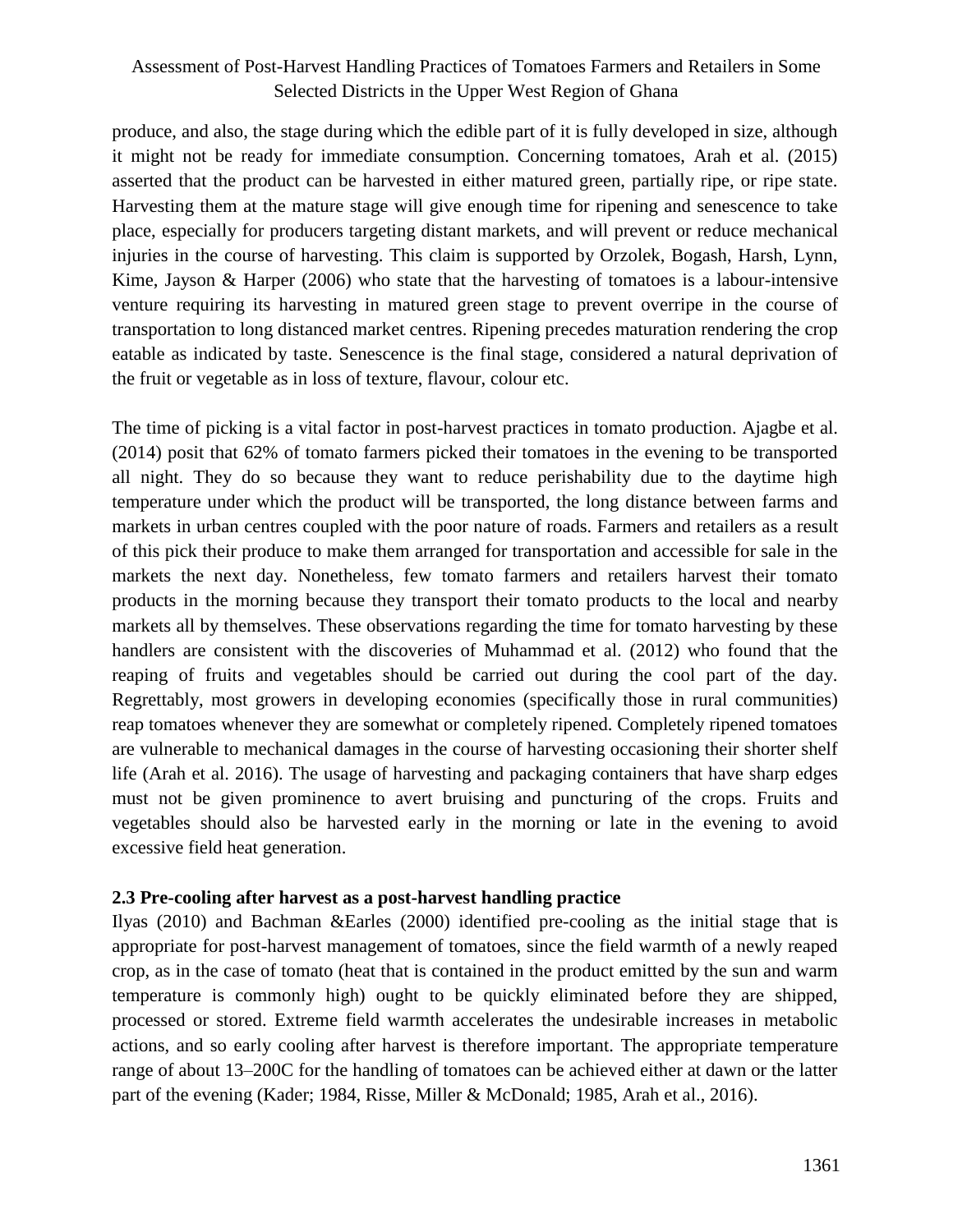Pre-cooling lessens the effect of microbial action, metabolic activity, respiration level, and ethylene production and at the same time reduces the ripening rate, water loss, and decay leading to the preservation of quality and extension of shelf life of harvested tomatoes (Shahi, Lohani, Chand & Singh, 2012). Contingent on the sort of fruits and vegetables, various pre-cooling techniques exist. Ilyas (2010) outlined cooling of the room, compulsory cooling, water cooling, top or liquid icing, and vacuum cooling as the various pre-cooling types. In Africa and for that matter Ghana, tomato producers gather their harvested produce under a tree shade in a bid to minimize field heat, even though it is an effective and reliable means of attaining reduced heat of harvested tomato as being suggested by Arah et al. (2015), the acceptance of a simple on-farm set up like a small hut built of thatch can be very beneficial in pre-cooling of harvested tomatoes.

#### **2.4 Cleaning or disinfecting as a Post–Harvest handling practice**

Good hygiene is of great concern to all handlers of tomatoes not only because of post-harvest infections but also to prevent the occurrence of foodborne sicknesses that can be conveyed to consumers. Washing and disinfecting are required to clean product that has acquired latex stains from injuries resulting from bad harvesting and handling. This can be further elaborated that clean water should be used and that the tomato produce should not be washed in re-circulated water because it can easily become heavily contaminated with decay organisms leading to rotten of the washed product. It is beneficial to add hypochlorite or chlorine to the washing water of fresh fruits and vegetables to treat them to reduce microbial load before consumption. This however is mostly is recommended for only large-scale operations (Wahome, 2019). On the contrary, cleaning or disinfecting tomatoes after harvest is an uncommon technique for many handlers of tomatoes in developing economies like those in Africa (Arah et al. 2016). This technique may be ascribed to either non-existence of portable water at the production spots or the absolute witlessness of the technique. Elaborating further, Arah et al. (2016) indicated that disinfectants can be used for either washing or precooling in places where water is not a constraint, to reduce both post-harvest losses and foodborne diseases in fruits and vegetables. Tomatoes can be dipped in thiabendazole solution to reduce microbial load on the fruit (Batu& Thompson, 1995). Outbreaks of salmonella and E coil are often a result of contamination from animal waste used as a source of fertilizer. It is therefore important that all organic fruits and vegetables are thoroughly washed before sending to the market.

#### **2.5 Sorting and Grading**

Vegetables that are produced and sold in modern markets should be sorted and graded based on their size, colour, and texture. Sorting is the elimination of rotten, spoilt, or unhealthy fruits and vegetables from healthy and hygienic ones (Arjenaki et al. 2013). The damaged or diseased fruit can produce ethylene in considerable amounts which can contaminate the healthy ones close by. Grading is the procedure for grouping fruits and vegetables based on size, colour, and phase of maturity or extent of ripening. Sorting limits the spread of infectious microorganisms from bad fruits to other healthy fruits during post-harvest handling of tomatoes whereas grading assists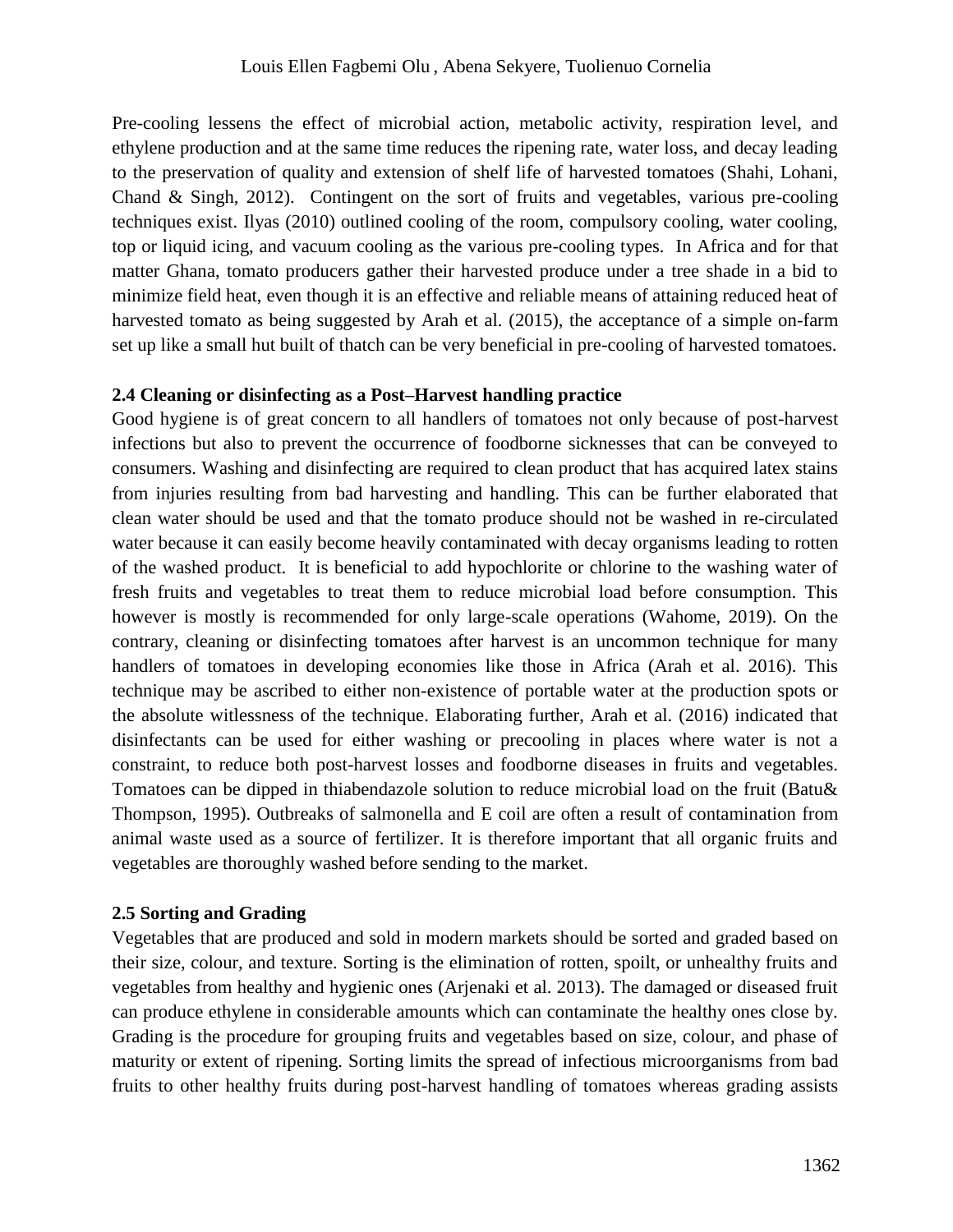handlers to group fruits and vegetables within shared parameters and this provides stress-free handling (Arah et al., 2016). Arah et al. (2016) further added that there are four basic steps involved in primary selection during sorting and grading. They involve the removal of over matured, too small, severely damaged, and deformed or rotten ones. Good class and harmless tomato fruits are matured, cleaned, well-shaped, free from pests and disease destruction, free from a mechanical injuries like cuts, abrasion, and punctures, free from microbial, chemical, and physical contamination (Esguerra et al.,2018). Classifiers must exercise good individual cleanliness like washing hands with soap and clean water before handling produce. The workers should also be in a comfortable position during sorting since an uncomfortable position can lead to fatigue and hence inappropriate sorting procedures.

#### **2.6 Transportation**

The main objective in transport is to ensure that produce attain top quality condition to the final market or consumer. Tomatoes usually undertake three transport phases, farm to a collection centre or packing shed, packing shed to wholesale market and from the wholesale market to retail market (Esguerra et al. 2018). In most developing countries, transporting harvested tomatoes from the point of production to distribution centres is hampered by a poor road network. Transporting reaped tomatoes to the market on a bad road and the non-existence of proper transportation systems like chilled vans remain the greatest challenge to producers and retailers (Abimbola, 2014). This challenge according to Kader (1986) and Arah et al. (2016), causes needless interruptions in conveying the produce to the market. Any delay between the reaping and eating of tomatoes can lead to potential losses. Producers invariably use any obtainable mode of transport to convey their produce to marketing centres without bearing in mind its suitability to avoid delays which increases the perishability rate. Some of these modes of transport are tricycles, human labour, animals, public transport, hired trucks, buses, lorries, articulated trucks and pick–up vans (Esguerra et al. 2018; Getinet et al. 2011). Similar findings by Ajagbe et al. (2014) revealed that tomato farmers constantly conveyed their produce to marketing centres by using pick-up vans, motorcycles and trucks, with a handful of them using their cars to convey the produce to markets. Bicycles and heads are not commonly used to convey tomatoes to the market. This observation by Ajagbe et al. (2014) is supported by the assertion of Muhammad et al. (2012) that transportation of tomatoes ought to be carried out in a well-ventilated vehicle with a cover at the top to avoid direct sunlight, safety from rainfall and other hazards. Therefore, the use of these inappropriate transport systems facilitates post-harvest loss in fruits and vegetables.

In the course of transportation, the produce should be properly packaged and stacked to avoid excessive movement and vibration (Hurst, 2010; Idah et al. 2007). Using unsuitable packaging can cause an undesirable loss in fruits and vegetables during transport. That is severe bruising and other types of mechanical injury. The produce is susceptible to physical or chemical damages as well as microbial contamination during transport. It is therefore important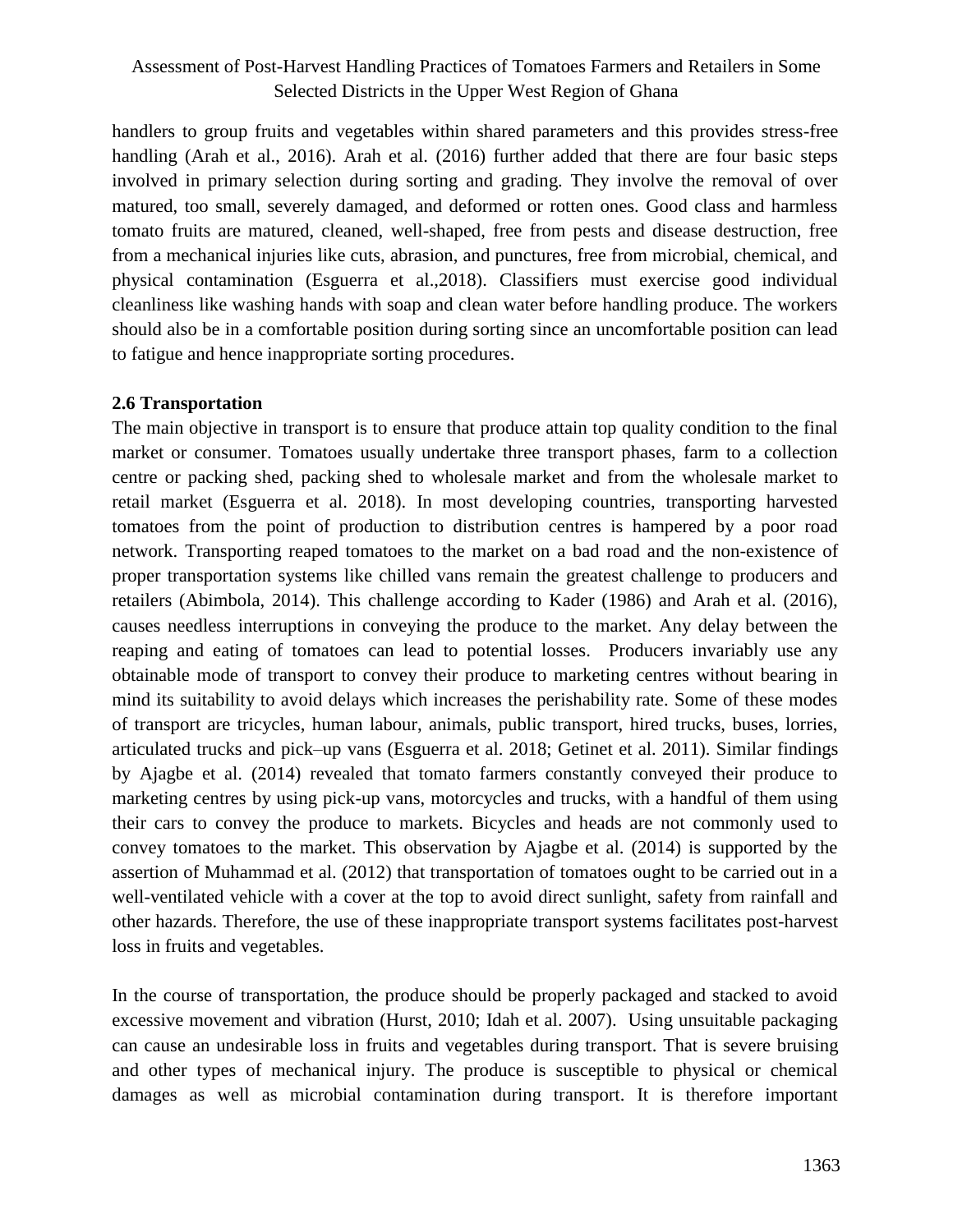comprehensive food safety and food quality program is given adequate attention to the management of the transportation environment to avoid undue losses. Loading and unloading should be as careful as possible, transit time should also be short, the product should be well protected about its sustainability to physical injuries, avoid overheating during transport, adequate ventilation and air supply should be provided and if possible, transport vehicle should not stop under the sun and the produce protected with a cover.

#### **3. Materials and methods**

### **3.1 Research Design**

The research design used in this study was the Triangulation Design model with the main aim of obtaining different but complementary data on the same topic (Morse, 1991, p. 122). As observed by Creswell and Plano Clark (2007) and the Office of Behavioural and Social Sciences Research (2001), this type of research design is described as a philosophically underpinned method of inquiry, where the qualitative method was used to triangulate the quantitative research design in this study. Hence, the study employed the descriptive survey method.

# 3.2 **Study Population**

The population of this study was the tomato farmers and retailers in the Upper West Region of Ghana. In this study, the target population involved tomato farmers and retailers from four selected districts in the Upper West Region namely Wa Municipal, Wa East District, Wa West, and Jirapa District. The total number of the target population was 220 from the four selected districts. The accessible population was 138 farmers and retailers from six (6) tomato growing communities in the selected Districts within the Upper West region of Ghana.

# **3.3 Sample Size**

The study employed the use of randomized purposive sample technique to obtain data. As a result of this, the researchers selected 138 respondents (about 57tomato farmers and 81 retailers) as the accessible population and sampled 71% (98) of them as the sample size for the study. To enhance the credibility of the study, a sample size of 41 tomato farmers and 57 tomato retailers was used for this study. It is important to observe that

# **3.4 Sampling Technique**

The sampling techniques employed for the study were convenience, purposive and random sampling. Convenience sampling was used to select the Region and further used to select the Districts and Municipal Assemblies for the study. The purposive sampling method was also used to select the communities from the various Districts and Municipal Assemblies within the Upper West Region for the study. According to Agyedu, Donkor, and Obeng (1991), this sampling method permits researchers to intentionally sample only participants whose knowledge of the subject is essential in understanding the subject under investigation. In this study after the participants have been purposefully sampled, the random sampling technique was further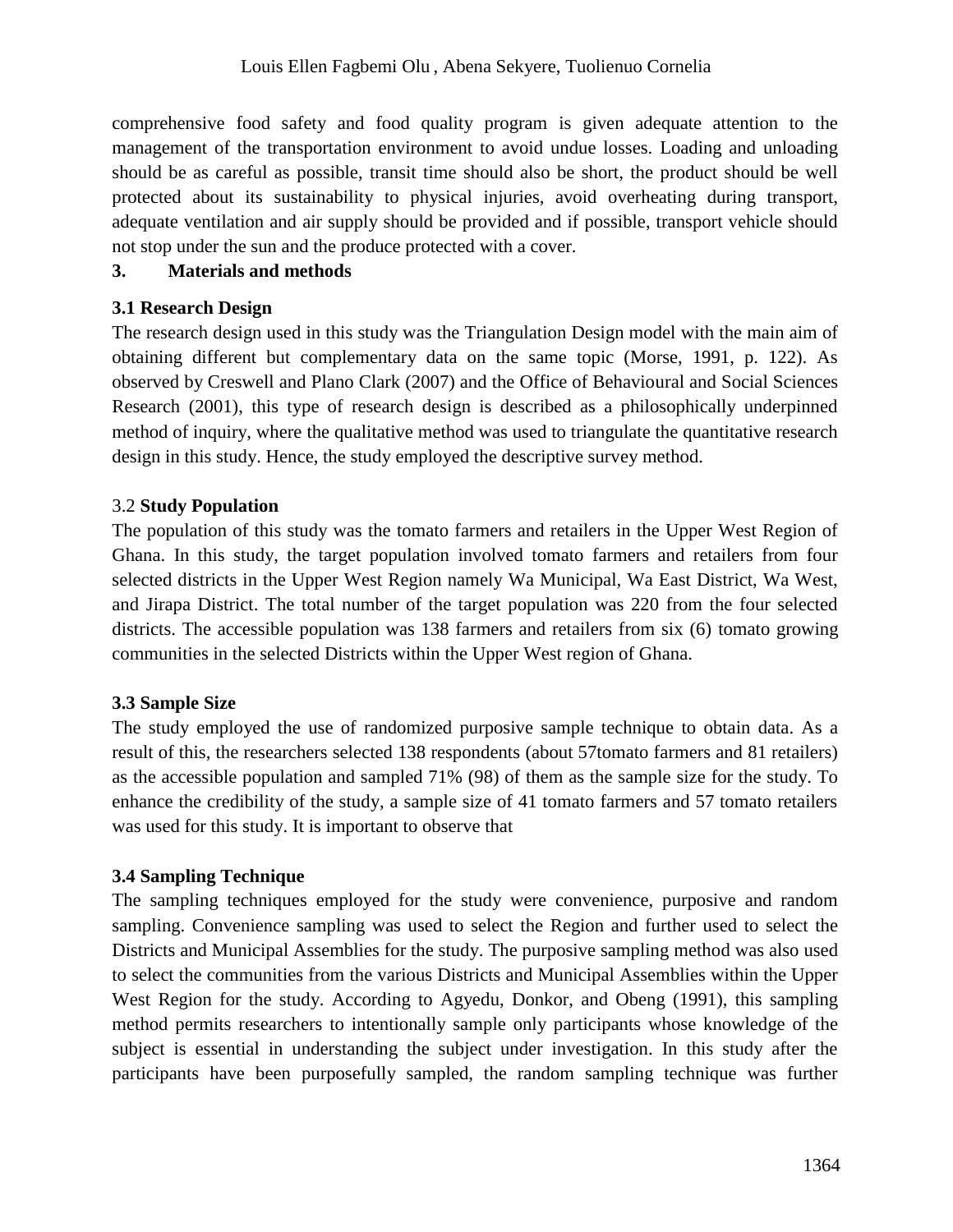employed to accidentally select a fraction or a reasonable proportion of the participants (sample size - 98), which represented 71% of the accessible population (138) for the study.

#### **3.5 Data Collection Instrumentation**

Hsu and Sandford (2010) describe instruments for data collection as the tools used by researchers to measure variables of importance in the data gathering process. There is several research tools for data gathering, nevertheless, considering the data required and the nature of the study, questionnaire instruments about the descriptive survey method were found to be most appropriate for obtaining the right data in this study. The questionnaires were administered to the farmers and retailers and were ably assisted by the researcher to gain a full understanding of the questions asked. The activities of the farmers and retailers were closely observed by the researcher for two months.

#### **3.6 Questionnaire**

Malhotra and Birks (2007) describe a questionnaire as a set of questions for collecting data from large group(s) of individuals at the same time and respondents are free to express their views without being intimidated by the researchers. Two sets of questionnaires were designed to obtain data from tomato farmers and retailers. In this study, a standardised structured questionnaire was used to gather data from respondents for the study. Close-ended questions were used to seek the views of respondents on the handling practices of tomatoes by tomato producers and retailers.

# **3.7 Validation and Reliability of Instruments**

Validation of instrument gives an elucidation on how effective the systems of measurement in a study are captured by the data obtained through the research questions. Validation confirms the precision and validity of the study design. Validation also determines the degree to which the results of the study can replicate similar results in a different place, and can be generalized to other populations or circumstances. Validation ensures that the study conducted and reported is an illustration of the validity and reliability of the research. More importantly, the face and content validity of the instruments were carried out by the Catering and Hospitality Department of the University. To ensure the reliability of the instruments used in this study, pilot testing was conducted in four other districts in the region namely: Lawra, Nadowli/Kaleo, Issah, Busie, Daffiama, and Lambussie/Karni districts. These districts were chosen because they were the second leading producers of tomatoes in the Upper West Region. Drafted copies of the questionnaire were administered to farmers and retailers. The retailers and farmers were randomly selected and briefed. Respondents were met at an appropriate place to discuss any ambiguity and doubt that they might face with any aspect of the draft questionnaire.

#### **3.8 Ethical Consideration**

Ethical consideration is simply the standards of behaviour that separate conventional and unconventional behaviour. They simply refer to performing actions that are ethically and right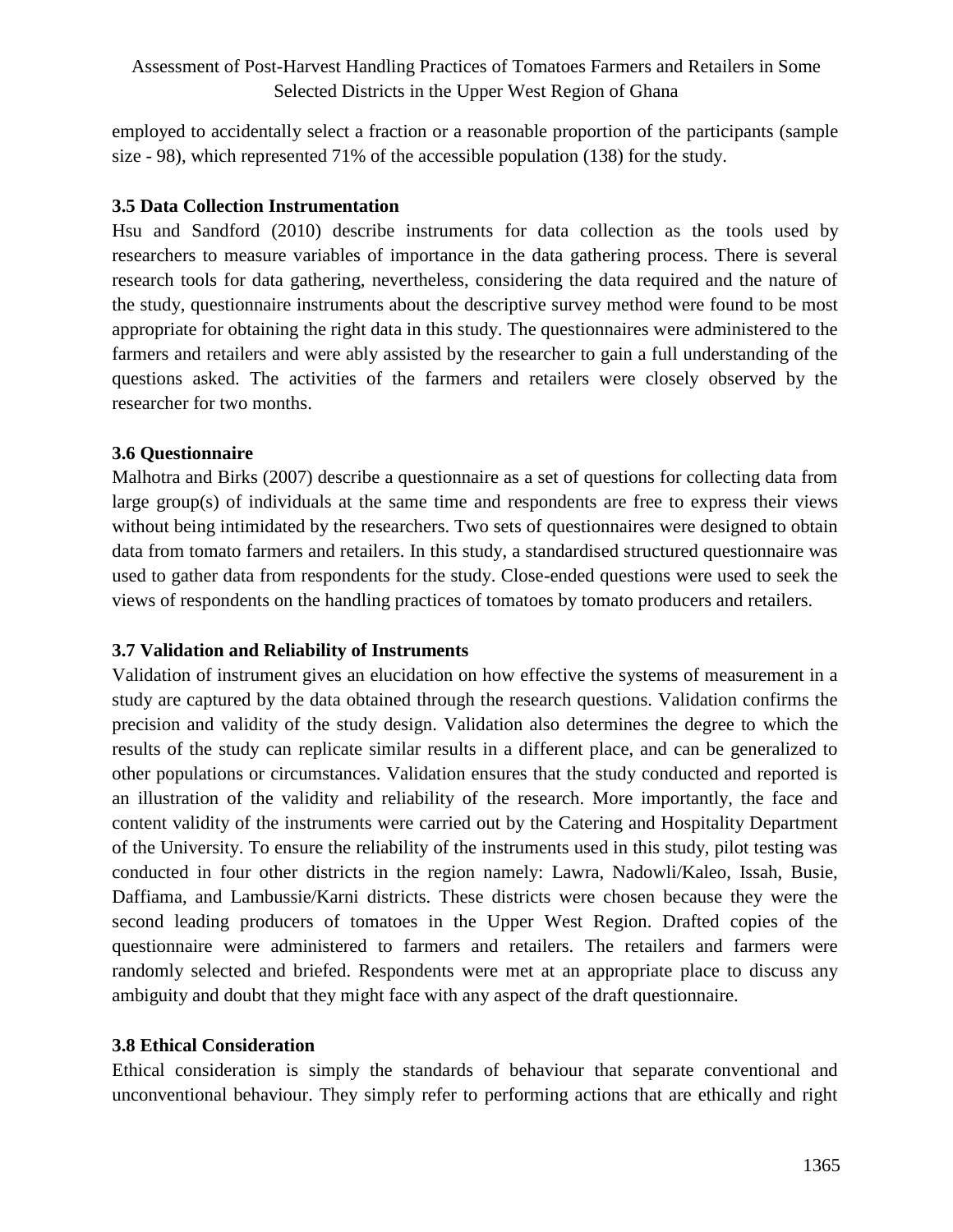when carrying out a study. The subsequent ethical issues were considered. The researchers sought consent to conduct the study from the University using an introductory letter. Participants of the study were briefed on the nature and purpose of the study before eliciting information from them. Respondents were also assured of a high standard of confidentiality. Additionally, the participants of the study were informed that the data obtained from them is exclusively for academic purposes.

#### **4. Results and discussion**

#### **4.1 Demography of the Tomato Handlers (Farmers and Retailers)**

The demographic information of the study participants in this study presents details of the population structure, which aids to fashion out fair representation of the various participants that represented the entire population. The study analysed demographic characteristics of the respondents by establishing their gender, age, marital status and nationality. The study therefore sought to determine how the sampled participants (tomato farmers and retailers) were spread by gender, age, nationality, marital status, and to allow for tabulation of response. Data in Table 1 shows how the participants (tomato farmers and retailers) of the study were distributed by gender, age, nationality and marital status.

The data obtained in this study revealed that the gender of the sampled farmer respondents were 53.7% (majority) for males and 46.3% females. This was an indication that more males were engaged in tomato farming compared to a few females in tomato production in the study area. It can also be inferred from the outcome of the study that gender was not fairly distributed in the sampled tomato farmers' population, a situation clearly described by Yeboah (2012) as a maledominating profession. Anaba (2018) makes similar observation that a greater number of farmers in the Upper East Region were males, a strong indication that tomato farming is dominated by males, which could be attributed to the fact that women mostly performed almost domestic chores and may not necessarily have equal amount of time for tomato farming like their male counterparts. This fallout also supports similar findings by current research by Awunyo-Victor, Wongnaa and Aidoo (2016) that farming in Ghana is a male-dominated profession. The data obtained in this study also revealed that the gender of the sampled retailer respondents were 61.4% (majority) for females and 38.6% males. It can therefore be inferred that tomato retailers in the study area were predominantly women. Data in Table 1 also indicate that 29.3% of tomato farmers in the study area were aged between eighteen (18) to twenty-four (24) years, while those between twenty-five (25) and forty (40) years were 36.6%, those between forty-one (41) and fifty-five (55) years were 17.1%, and those above fifty-five (55) were 14.6%. No farmer was below eighteen (18) years.

In Table 1, the data obtained from the respondents indicated that 15.8% of tomato retailers in the study area were aged between eighteen (18) to twenty-four (24) years, while those between twenty-five (25) and forty (40) years were 38.6%, those between forty-one (41) and fifty-five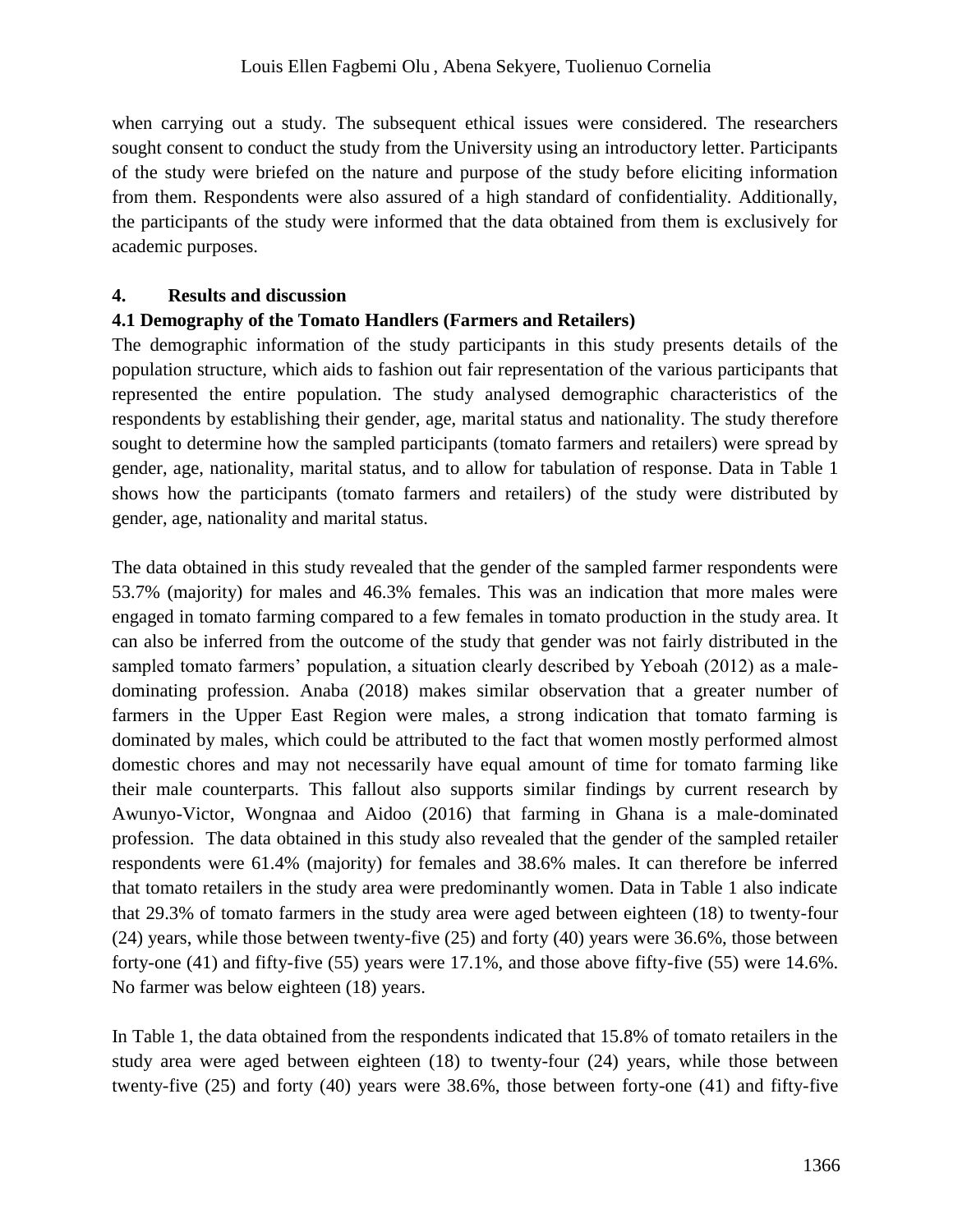(55) years were 35.1%, and those above fifty-five (55) were 10.5%. No retailer was below eighteen (18) years. Table 1 shows that majority (97.6%) of the tomato farmers were Ghanaians, while only 2.4% (1) was a non-Ghanaian. Data in Table 1 also shows that majority (91.2%) of the tomato retailers were Ghanaians, while only 8.8% (5) were non-Ghanaians. Data shown in Table 1 revealed that majority (58.5%) of the sampled farmer respondents were married, while 9.8%, 9.8%, 7.3% and 14.6% were single, divorced, widowed and separated respectively.Data presented in table 1 indicated that majority (70.1%) of the sampled retailer respondents were married, while 5.3%, 8.8%, 10.5% and 5.3% were single, divorced, widowed and separated respectively.

| <b>Table 1: Demography of Respondents</b> |                 |                    |  |  |
|-------------------------------------------|-----------------|--------------------|--|--|
| <b>Variables</b>                          | Frequency $(f)$ | Percentage $(\% )$ |  |  |
| <b>Farmer Respondents</b>                 |                 |                    |  |  |
| <b>Gender</b>                             |                 |                    |  |  |
| Male                                      | 22              | 53.7%              |  |  |
| Female                                    | 19              | 46.3%              |  |  |
| <b>Total</b>                              | 41              | 100.0              |  |  |
| Age                                       |                 |                    |  |  |
| Below 18                                  | $\overline{0}$  | $\boldsymbol{0}$   |  |  |
| $18 - 24$ years                           | 12              | 29.3%              |  |  |
| $25 - 40$ years                           | 15              | 36.6%              |  |  |
| $41 - 55$ years                           | $\overline{7}$  | 17.1%              |  |  |
| Above 55 years                            | 6               | 15.6%              |  |  |
| <b>Total</b>                              | 41              | 100.0              |  |  |
| <b>Nationality</b>                        |                 |                    |  |  |
| Ghanaian                                  | 40              | 98%                |  |  |
| Non-Ghanaian                              | $\mathbf{1}$    | 2%                 |  |  |
| <b>Total</b>                              |                 | 100.0              |  |  |
| <b>Marital Status</b>                     |                 |                    |  |  |
| Married                                   | 16              | 58.5.7%            |  |  |
| Single                                    | $\overline{4}$  | 9.8%               |  |  |
| Divorced                                  | $\overline{4}$  | 9.8%               |  |  |
| Widowed                                   | 3               | 7.3%               |  |  |
| Separated                                 | 6               | 14.6%              |  |  |
| <b>Total</b>                              | 41              | 100.0              |  |  |
| <b>Retailer respondents</b>               |                 |                    |  |  |
| <b>Gender</b>                             |                 |                    |  |  |
| Male                                      | 16              | 39%                |  |  |
| Female                                    | 25              | 61%                |  |  |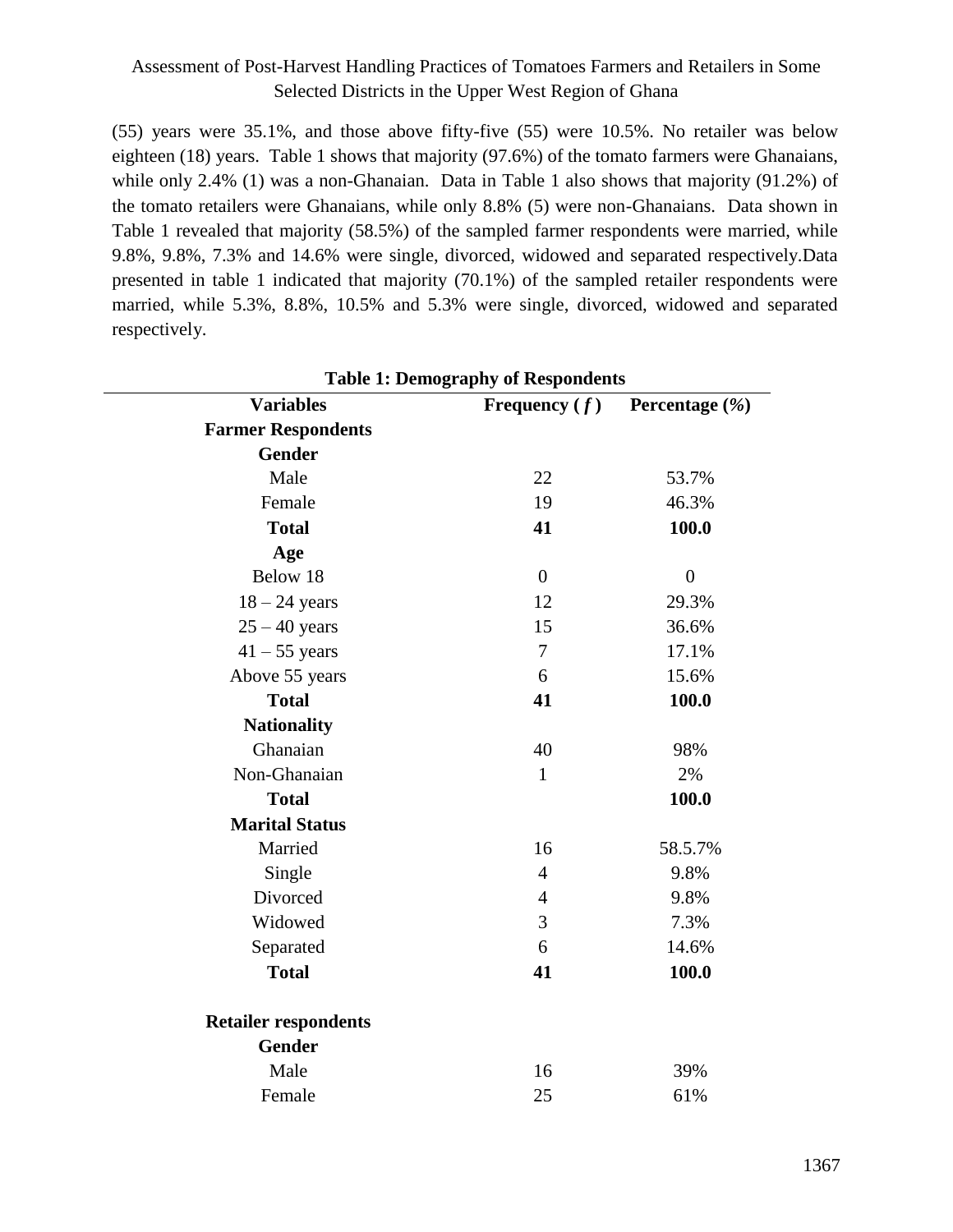#### Louis Ellen Fagbemi Olu , Abena Sekyere, Tuolienuo Cornelia

| <b>Total</b>          | 41       | 100.0          |
|-----------------------|----------|----------------|
| Age                   |          |                |
| Below 18              | $\theta$ | $\overline{0}$ |
| $18 - 24$ years       | 9        | 15.8%          |
| $25 - 40$ years       | 22       | 38.6%          |
| $41 - 55$ years       | 20       | 35.1%          |
| Above 55 years        | 6        | 10.5%          |
| <b>Total</b>          | 41       | 100.0          |
| <b>Nationality</b>    |          |                |
| Ghanaian              | 52       | 91.2%          |
| Non-Ghanaian          | 5        | 8.8%           |
| <b>Total</b>          | 57       | 100            |
| <b>Marital Status</b> |          |                |
| Married               | 40       | 70.1%          |
| Single                | 3        | 5.3%           |
| Divorced              | 5        | 8.8%           |
| Widowed               | 6        | 10.5%          |
| Separated             | 3        | 5.3%           |
| <b>Total</b>          | 57       | 100.0          |

### **Post-Harvest Handling Practices of Tomatoes among Farmers and Retailers in Some Selected Districts in the Upper West Region**

Data was collected on the post-harvest handling practices of tomatoes by tomato farmers and retailers and the results are presented in Table 2.

Tomato farmers responded in Table 2 that majority (56.1%) of them agree with the statement that their tomatoes are usually matured (ripped) and that they are usually harvested in their red state, with (41.5%) of them strongly agreeing to this statement. Very few (2.4%) of them strongly disagreed with this assertion.

Majority (78%) of the respondents answered in agreement that their tomatoes are more often harvested in the morning, with (17.1%) of them strongly in agreement, while 2.4% of the disagreed and (2.4%) of them remained undecided.About (34.1%) of the farmers disagreed that their tomatoes are often harvested and heaped on the ground before sorting and grading, while (31.7%), (2.4%) and (4.9%) of them agreed, strongly agreed and strongly disagreed respectively. Exactly (24.4%) of the respondents remained undecided as to whether or not they often harvested and heaped their produce on the ground before sorting and grading.It was disagreed by (34.1%) of farmers that they do clean and disinfect their tomatoes after harvesting, while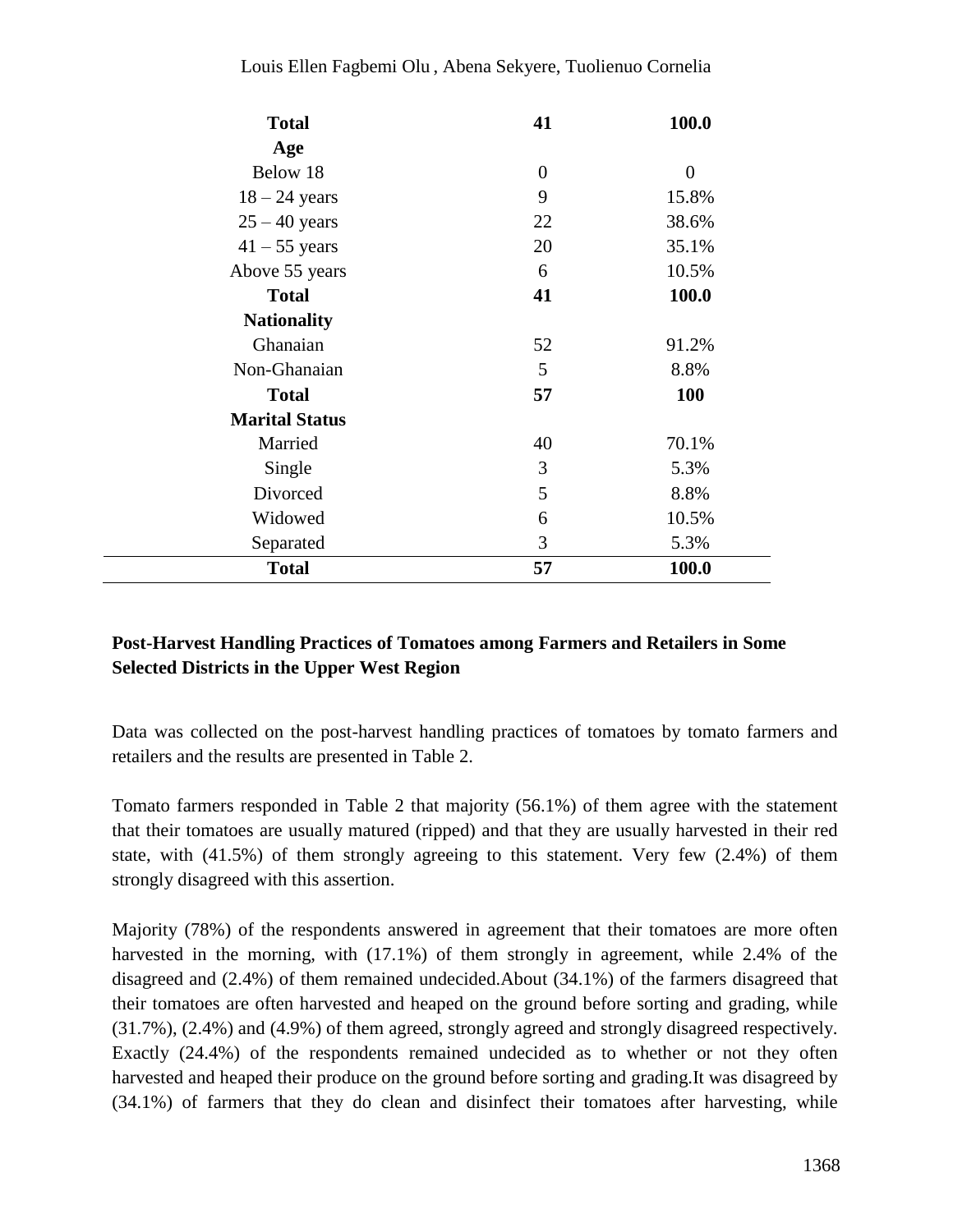(29.3%) strongly disagreed and (31.7%) of them remained undecided whereas (4.9%) of the farmers agreed to this assertion. Exactly (41.5%) of the farmer respondents strongly disagreed that they sort and grade their produce after harvesting, whereas (39%) disagreed, (2. 4%) strongly disagreed (7.3% ) agreed and (9.8%) remained undecided.

When asked as to whether farmers precool their produce before transporting, majority of the respondents (51%) disagreed to the statement, (7.3%) strongly disagreed, (12.2%) agreed and (29.3%) of them remained undecided to the statement.When enquired whether there were poor transportation networks leading to tomato farms, (75.6%) representing majority agreed that there were indeed poor transportation networks leading to their tomato farms, whereas (4.9%) also strongly agreed, (9.8%) disagreed and (4.9%) of them remained undecided.Regarding the provision of training in post-harvest management of tomatoes, (46.3%) of the farmer respondents strongly disagreed with the statement that farmers in their respective communities often receive training in post-harvest management of tomatoes with (26.8%) in disagreement, while (14.6%) agreed, (4.9%) strongly agreed and (7.3%) remained undecided.Majority (68.3%) of farmers agreed with the statement that they do not have refrigerated vans to transport their produce to marketing centres, whereas (7.3%) strongly disagreed to the statement, (9.8%) disagreed and (7.3%) remained undecided.Also, majority (75.6%) of the participants agreed that farmers do place their tomato produce in wooden crates for sales as against (7.3%) strongly in disagreement, (9.8%) in agreement and (7.3%) remaining undecided.Majority (80.5%) of the respondents agreed that tomatoes are usually placed in woven baskets for sale to middlemen, while  $(2.4\%)$ ,  $(9.8\%)$ , and  $(4.9\%)$  strongly disagreed, disagreed and remained undecided respectively.When asked whether tomatoes are often placed in buckets for sale to traders, (73.2%) of farmer respondents indicated they were in agreement with the assertion that their produce are often placed in buckets for sale to traders, while (9.8%) disagreed and (14.6%) remained undecided.

On whether farmers often transport their tomatoes using motor bicycles/tri-cycles, most (80.5%) of the respondents reported that they agree with the statement, whereas (9.8%) disagreed and (4.9%) remained undecided. On whether most farmers used trucks/pick-up to convey their produce to market centres, most (65.9%) of the respondents agreed to the statement, while (2.4%) strongly disagreed, (17.1%) disagreed and (9.8%) remained undecided.On the issue of tomato farmers transporting their produce by heads to the market centres, (43.9%) disagreed, contrary to (29.3%) agreeing, (4.9%) strongly disagreeing with (22%) remaining undecided. Regarding the distance between the farm and market centres, majority (70.7%) of the farmer respondents agreed with the statement that their tomato farm is far away from the market centres, whereas (22%) strongly agreed, (4.9%) disagreed and (2.4%) remained undecided.With respect to tomatoes usually taking long duration before they are bought by buyers/ traders, majority (73.2%) of the respondents agreed to the statement, (17.1%) strongly agreed, while (4.9%) disagreed and (9.8%) remained undecided.Most (73.2%) of the sampled respondents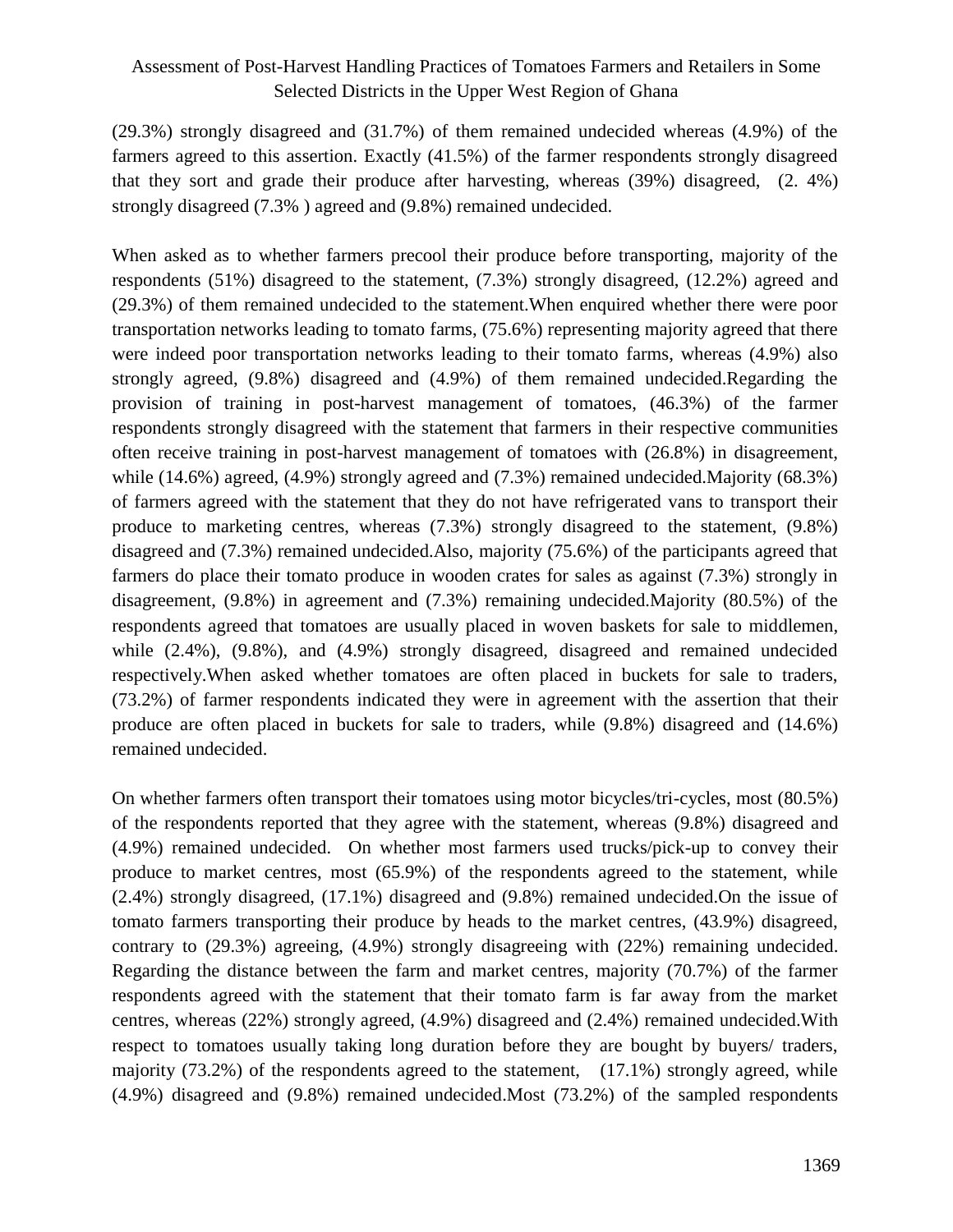agreed and (12.2%) strongly agreed with the statement that the hand-picking method mainly used by farmers delays the harvesting process contrary to (4.9%) disagreeing and (9.8%) remaining undecided.

The findings of this study indicated that almost all tomato farmers (97%) wait for their tomato produce to be matured red before harvesting them. This findings is in contradiction with the situation generally described by Yeboah (2011) and Orzolek*et al.* (2006) contending that tomatoes for the retail market are best harvested at the mature green stage to avert the fruit from becoming overly ripped during long transportation and handling. The scholars recommend that tomatoes should be left on the stalk to ripe if they can be conveyed to market quickly and in good condition. In fact, this handling practice was not being adhered to in the study area since majority of the respondents harvested their tomatoes in a matured ripped reddish stage. It however takes a longer duration for it to be conveyed to the marketing centres and this could render the produce perished before reaching its final destination. Ashby (2000) further recommends that the appropriate condition to harvest and transport tomatoes is when they in the freshly green matured state. The study identified morning harvest of tomatoes as one of the best handling practices of tomato because most (98%) of the respondents affirmed that this was the usual practice by tomato handlers (farmers) in the study area. This finding support similar findings of Yeboah (2011) and earlier findings by Gould (1992) that the success of any good post-harvest handling method depends largely on the initial ambient conditions the freshly harvested tomato is subjected to and therefore, recommended harvesting under cold condition preferably early morning or late evenings as a method to cool harvested tomato fruit.

The study also established that about 80% of tomato farmers do not sort and grade their tomatoes after harvesting. This revelation is contrarily to the ideal practice which prevails that harvested tomatoes should be sorted and graded in order to get rid of damaged produce so as to prevent the possibility of contamination (Kintinoja*et al.,* 2005). They also do not precool their produce before transportation to the market. This is in affirmation to similar finding by Yeboah (2011) that connotes that tomato farmers do not exercise pre-cooling of harvested tomatoes before packing them into bins, they generally do not know of the principle of pre-cooling. This might be as a result of the fact most of them harvested their produce early in the morning where there is no field heat or lack of skills and logistics of practising pre-cooling.

It became evident in the study that transportation is one of the handling practices of tomatoes. In this study, post-harvest loss of tomatoes was attributed to poor transportation system. This was because the produce sustains bruises and mechanical damage as a result of the bad nature of roads they travel on and the transport systems that are being used. This finding reaffirms similar studies by Anaba (2018) and Barbosa-Canovas (2003) that bad transportation system worsens the produce vulnerability to deterioration and microbial development.In this study, it was established that close to 69% of tomato farmers do not have refrigerated vans to transport their produce. A situation largely attributed to lack of support from non-governmental organizations and other stake-holders.Packaging of farm produce has high chance of minimizing waste.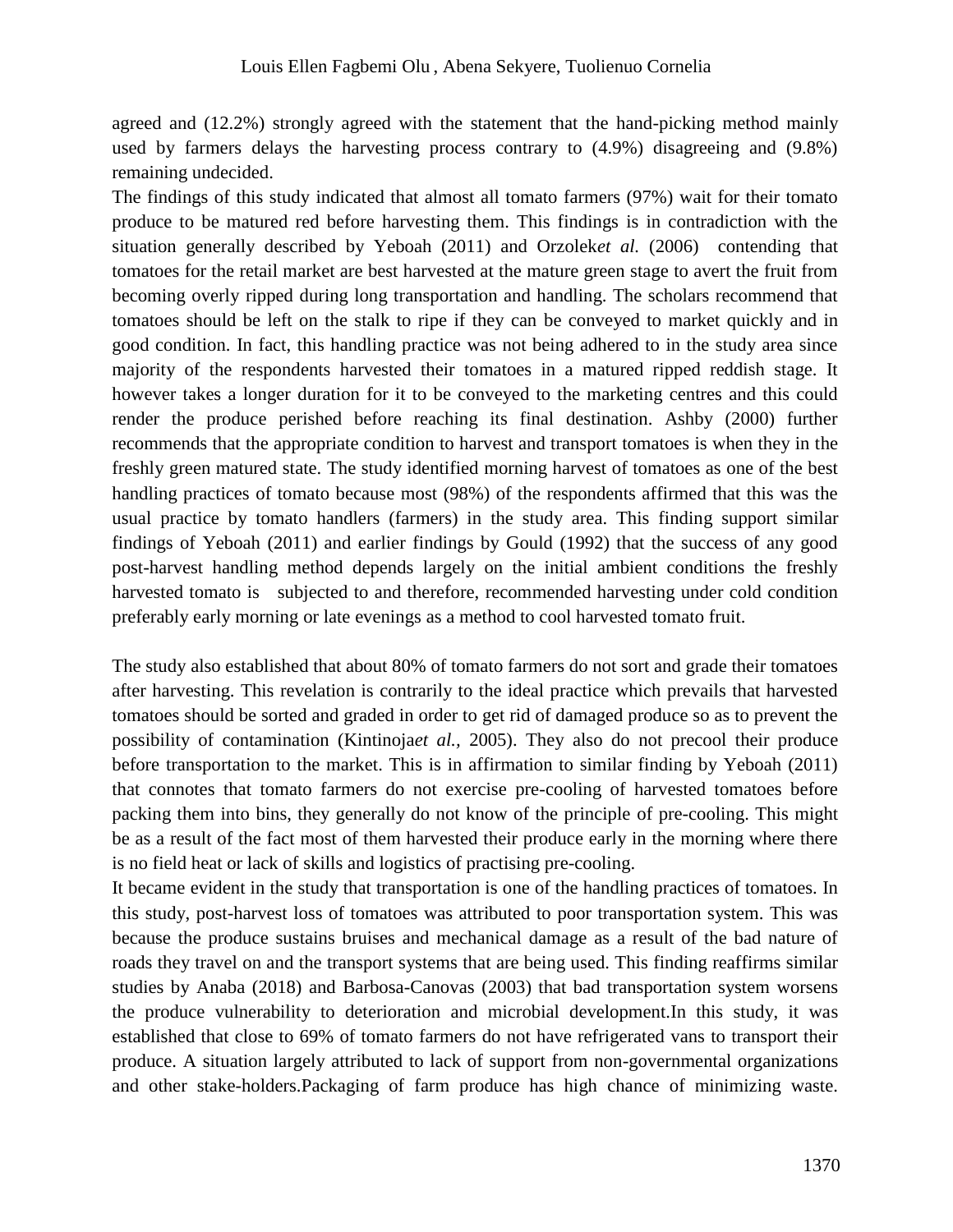Packing tomatoes in woven baskets, wooden boxes, buckets, tricycles, trucks were identified as common handling practices that have been adopted by tomato handlers in this study. A study by Issahku (2012) buttressed this assertion. In most cases, some of these handling practices become driving factors of post-harvest losses as observed by Anaba (2018) and Issahku (2012). To them, freshly harvested tomatoes that are packed in wooden boxes and other such containers experience high losses.

| No.            | <b>Questionnaire Items</b> | <b>Strongly</b> | <b>Disagree</b> | <b>Undecided</b>        | Agree                   | <b>Strongly</b> |
|----------------|----------------------------|-----------------|-----------------|-------------------------|-------------------------|-----------------|
|                |                            | <b>Disagree</b> | $\overline{2}$  | $\overline{\mathbf{3}}$ | $\overline{\mathbf{3}}$ | Agree           |
| $\mathbf{1}$   | Tomatoes are usually       | 1               | $\Omega$        | $\Omega$                | 23                      | 17              |
| $\overline{2}$ | matured (rinned) and       | $(2.4\%)$       | $(0\%)$         | $(0\%)$                 | $(56.1\%)$              | $(41.5\%)$      |
|                | Tomatoes are more often    | $\theta$        | 1               | 1                       | 32                      | 7               |
| 3              | harvested in the morning   | $(0\%)$         | $(2.4\%)$       | $(2.4\%)$               | (78%)                   | $(17.1\%)$      |
|                | Tomatoes are often         | $\overline{2}$  | 14              | 10                      | 13                      | $\overline{2}$  |
| $\overline{4}$ | harvested and heaped on    | $(4.9\%)$       | $(34.1\%)$      | $(24.4\%)$              | $(31.7\%)$              | $(2.4\%)$       |
|                | Farmers do clean and       | $\overline{2}$  | 14              | 13                      | 12                      | $\Omega$        |
| 5              | disinfect their tomato     | $(29.3\%)$      | $(34.1\%)$      | $(31.7\%)$              | $(4.9\%)$               | $(0\%)$         |
|                | Tomato produce are         | 1               | 16              | $\overline{4}$          | 17                      | 3               |
| 6              | often sorted and graded    | $(2.4\%)$       | (39%)           | $(9.8\%)$               | $(41.5\%)$              | $(7.3\%)$       |
|                | Tomato farmers do          | 3               | 21              | 12                      | 5                       | 0               |
| 7              | ngaaaal thaig tamata       | (7.20/)         | (51.201)        | (20.20)                 | (12.20)                 | (0.07)          |
|                | There are poor             | $\overline{0}$  | 4               | $\overline{2}$          | 31                      | 2               |
| 8              | transportation networks    | $(0\%)$         | $(9.8\%)$       | $(4.9\%)$               | $(75.6\%)$              | $(4.9\%)$       |
|                | Farmers in my              | 19              | 11              | 3                       | 6                       | $\overline{2}$  |
| 9              | community often get        | $(46.3\%)$      | $(26.8\%)$      | $(7.3\%)$               | $(14.6\%)$              | $(4.9\%)$       |
|                | Farmers do not have        | 3               | 4               | 3                       | 28                      | 3               |
| 10             | refrigerated vans to       | $(7.3\%)$       | $(9.8\%)$       | $(7.3\%)$               | $(68.3\%)$              | $(7.3\%)$       |
|                | Farmers do place their     | 3               | 4               | 3                       | 31                      | 0               |
| 11             | tomato produce in          | $(7.3\%)$       | $(9.8\%)$       | $(7.3\%)$               | $(75.6\%)$              | $(0\%)$         |
|                | Tomatoes are usually       | 1               | $\overline{4}$  | $\overline{2}$          | 33                      | 1               |
| 12             | placed in woven baskets    | $(2.4\%)$       | $(9.8\%)$       | $(4.9\%)$               | $(80.5\%)$              | $(2.4\%)$       |
|                | Tomatoes are often         | $\overline{0}$  | 4               | 6                       | 39                      | 1               |
| 13             | placed in buckets for sale | $(0\%)$         | $(9.8\%)$       | $(14.6\%)$              | $(73.2\%)$              | $(2.4\%)$       |
|                | Farmers often transport    | $\overline{0}$  | $\overline{4}$  | 2                       | 33                      | 2               |
| 14             | their tomatoes using       | $(0\%)$         | $(9.8\%)$       | $(4.9\%)$               | $(80.5\%)$              | $(4.9\%)$       |
|                | Most farmers used          | 1               | 7               | $\overline{4}$          | 27                      | $\overline{2}$  |
| 15             | trucks/pick-up to convey   | $(2.4\%)$       | $(17.1\%0)$     | $(9.8\%)$               | $(65.9\%)$              | $(4.9\%)$       |
|                | <b>Tomatoes farmers</b>    | $\overline{0}$  | 18              | 9                       | 12                      | $\overline{2}$  |
| 15             | transport their produce    | $(0\%)$         | $(43.9\%)$      | (22%)                   | $(29.3\%)$              | $(4.9\%)$       |
|                | Your tomato farm is far    | $\theta$        | 2               | 1                       | 29                      | 9               |
| 16             | away from the market       | $(0\%)$         | $(4.9\%)$       | $(2.4\%)$               | $(70.7\%)$              | (2206)          |
|                | Tomatoes usually take      | $\theta$        | 2               | 4                       | 30                      | 7               |
|                | long duration before they  | $(0\%)$         | $(4.9\%)$       | $(9.8\%)$               | $(73.2\%)$              | $(17.1\%)$      |

#### **Table 2: Post-Harvest Handling Practices of Tomatoes among Farmers**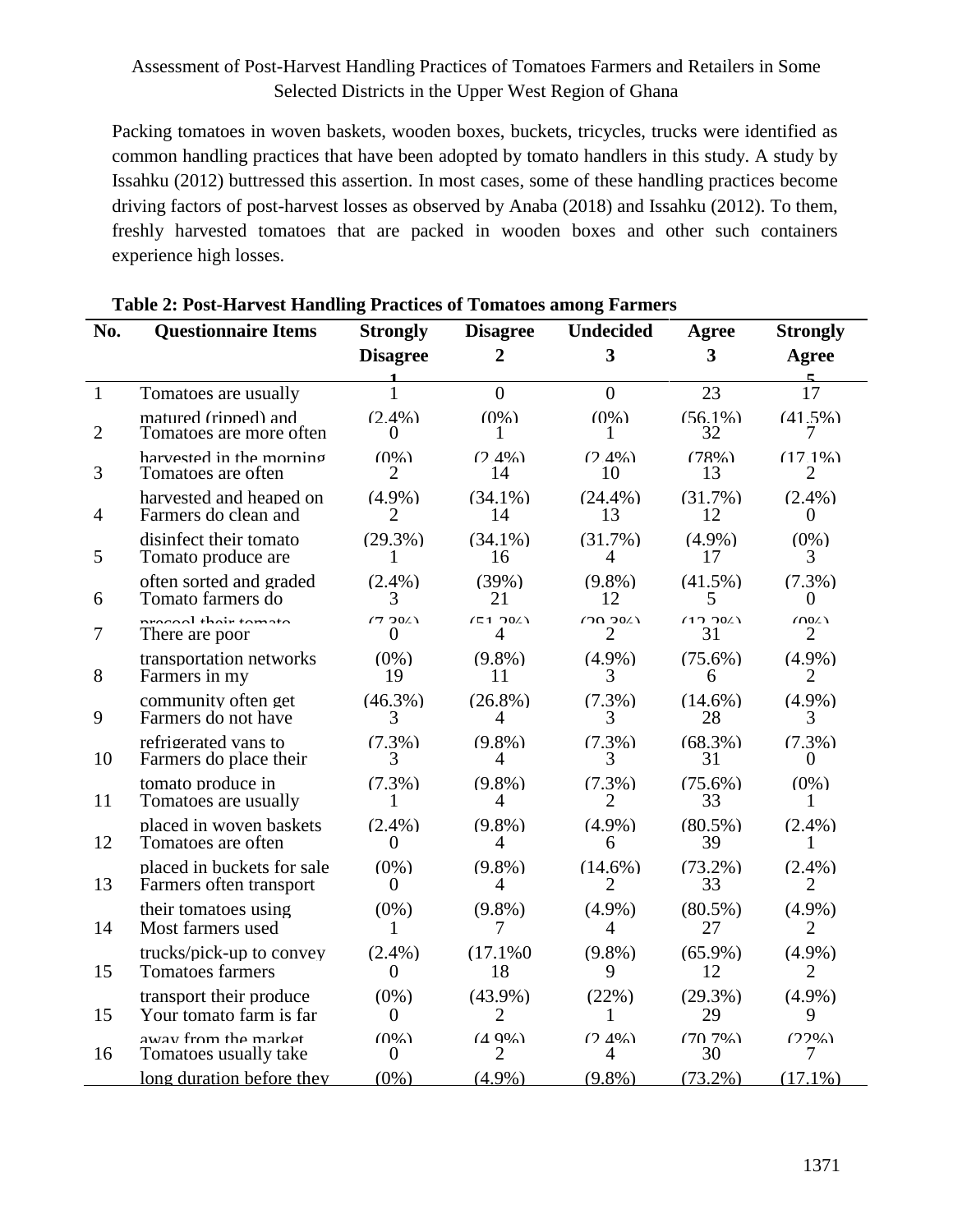| The hand-picking      |         |           |           |        |            |
|-----------------------|---------|-----------|-----------|--------|------------|
| method mainly used by | $(0\%)$ | $(4.9\%)$ | $(9.8\%)$ | (73.2) | $(12.2\%)$ |
| farmers delays the    |         |           |           |        |            |

Louis Ellen Fagbemi Olu , Abena Sekyere, Tuolienuo Cornelia

 $\overline{a}$  $SA =$  Strongly Agree,  $A =$  Agree, U = Undecided, D = Disagree, SD = Strongly Disagree

### **4.2 Post-Harvest Handling Practices of Tomatoes among Retailers in Some Selected Districts in the Upper West Region of Ghana**

Tomato retailers in table 4.2.2 revealed that tomatoes are usually sold to them in their matured (ripped) reddish state by farmers. Majority (86.1%) of the respondents agreed to this assertion, with (8.8%) of them strongly agreeing to this statement. Very few (1.8%) of them strongly disagreed with this assertion whereas (3.5%) of them remained undecided. Majority (73.7%) of the respondents answered in agreement that tomatoes are more often harvested in the morning by farmers before being sold to retailers with (7%) of them strongly in agreement, while (7%) of the respondents disagreed and (12.3%) of them remained undecided. About (54.4%) of the retailers agreed that tomatoes are often harvested and heaped on the ground before being sold to them, while (17.5%) of them disagreed. Exactly (24.6%) of the respondents remained undecided as to whether or not farmers harvested and heaped their produce on the ground before selling to retailers. Exactly 66.7% of the retailer respondents agreed to the statement that they sort and grade tomatoes after buying from farmers before selling, whereas (7%) strongly agreed, (5.3%) disagreed and (21.1 %) remained undecided**.**

When enquired whether there were poor transportation networks leading to tomato farms, (82.5%) making a majority of the retailers agreed that there were indeed poor transportation networks leading to tomato farms, whereas (5.3%) also strongly agreed and (12.3%) of them were undecided.Majority (86%) of retailer respondents agreed with the statement that they do not have refrigerated vans to transport tomatoes, whereas (53%), (3.5%) and (5.3%) strongly agreed, disagreed and remained undecided respectively. Also, majority (75.4%) of the participants agreed that retailers do place their tomato produce in wooden crates for sales as against (8.8%) who disagreed, with (8.8%) remaining undecided.

Majority (70.2%) of the respondents agreed that tomatoes are usually placed in woven baskets for sale to customers, while  $(8.8\%)$ ,  $(1.8\%)$ ,  $(17.5\%)$  and  $(4.9\%)$  strongly agreed, strongly disagreed, disagreed and remained undecided respectively.When asked whether tomatoes are often placed in buckets for sale to customers, (71.9%) of retailer respondents indicated they were in agreement with the assertion that their produce are often placed in buckets for sale, (10.5%) strongly agreed, while (12.3%) disagreed and (5.3%) remained undecided.On whether farmers often transport their tomatoes using motor bicycles/tri-cycles, most (80.7%) of the respondents reported that they agree with the statement and 8.8% strongly agreed, whereas 1.8% disagreed, 1.8% strongly disagreed and 7% remained neutral. On whether most retailers used trucks/pick-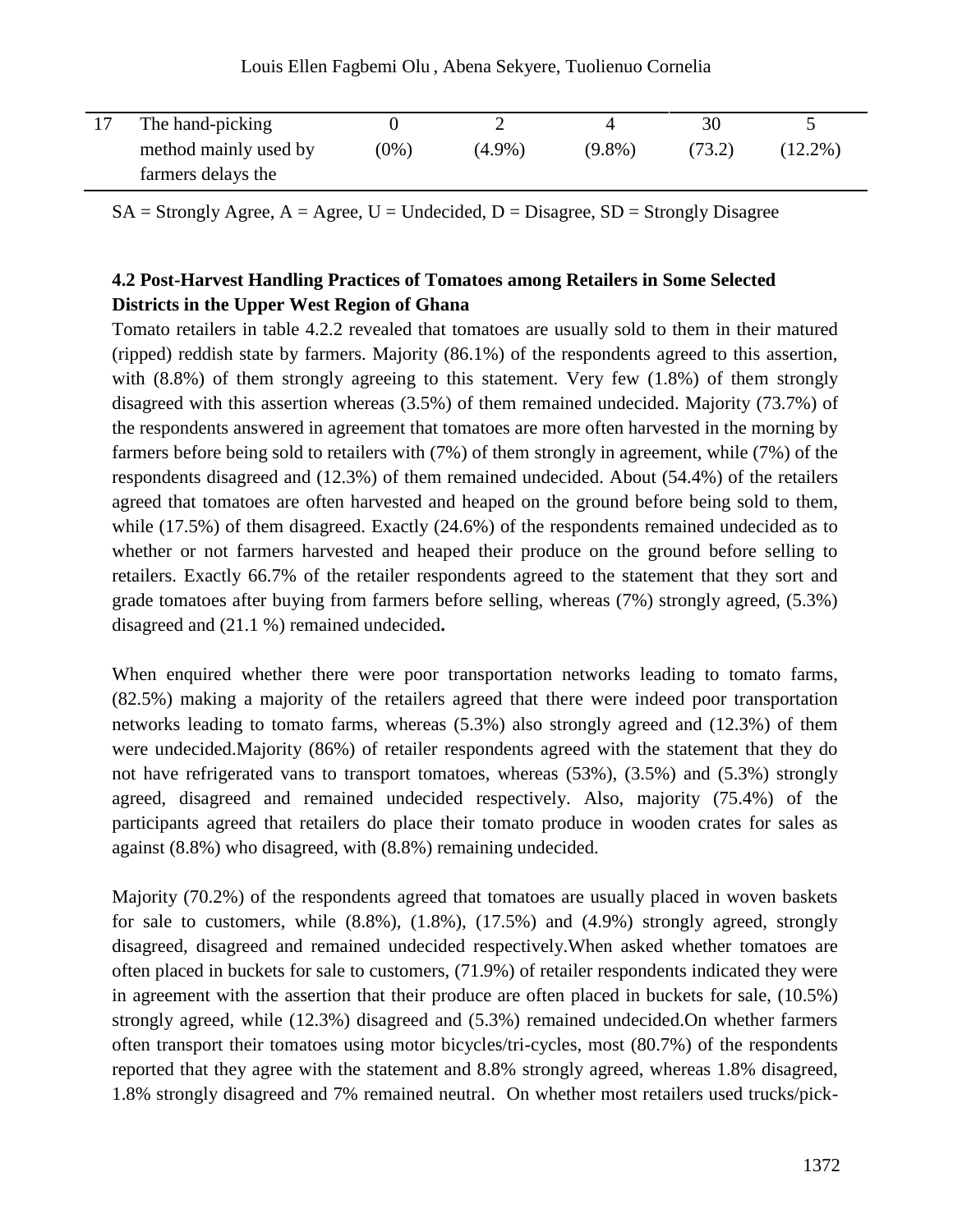up to convey their produce to market centres, most (77.2%) of the respondents agreed and (10.5%) strongly agreed, while (1.8%) disagreed and (10.5%) remained undecided.On the issue of tomato retailers transporting their produce by heads to the market centres, 64.9% (majority) agreed and (5.3%) strongly agreed in contrast to (12.3%) disagreeing with (17.5%) remaining neutral. Regarding the distance between the farm and market centres, majority (71.9%) of the retailer respondents agreed with the statement that tomato farms are far away from the market centres, whereas (10.5%) strongly agreed, (1.8%) disagreed and (15.8%) remained undecided. With respect to tomatoes usually taking long duration before they are bought by customers, majority (71.9%) of the respondents agreed, (7%) strongly agreed, while just (5.3%) disagreed and (15.8%) remained neutral.

Findings from the study revealed that most retailers buy their tomatoes from farmers when they are reddish red (fully ripped). This means they are harvested ripped and ready for immediate sale and should not be subjected to long distance of travel. Freshly harvested fruits continue to respire after harvest and can easily deteriorate if not sold or consumed after a short period. This finding is contrarily to the assertion of Yeboah (2011) which reiterated that tomatoes for the retail market should be harvested when matured green to give room for longer distances and hours of travel to the marketing centres before it becomes overly ripped and finally deterioration.Again, majority of the retailers agreed that they sort and grade their tomatoes in order to separate wholesome and damaged ones before selling. This practiced is highly commendable as partially ripped, overly ripped, damaged and wholesome tomatoes are separated/detached to ensure longer keeping value of quality ones and also to avoid transfer of microorganisms .This practice is highly recommended by Arjenaki*et al*. (2013) which affirmed that sorting limits the spread of microorganisms from unhealthy to healthy fruits.

It is established from the study that one of the handling practices that easily subject the produce to perishability is transportation. This is as a result of the fact that poor road network coupled with inappropriate transport systems used to convey tomatoes to marketing centres subject the produce to mechanical damages causing punctures and bruises on the fruit. This finding is in affirmation with similar findings from Barbosa-Canovas (2003) which revealed that bad transport systems worsened the produce vulnerability and further aggravate microbial contamination.The study also identified inappropriate packaging as one of the handling practices of tomatoes by retailers which increases damage caused on tomatoes. Close to 85% of the tomato retailers affirmed that packaging tomatoes in basins, buckets and similar containers which do not allow free air circulating on the produce and exposure to severe sunshine generates excessive heat around the produce and eventually influence spoilage. This revelation is in agreement with similar argument raised by Idah et al. (2007) which indicated that undignified post-harvest sanitation, improper packaging systems, mechanical damaged, poor transport, undulating and irregular nature of the roads are some of the rough handling practices that leads to potential losses.Esguerra et al. (2018) in support of the findings explained that the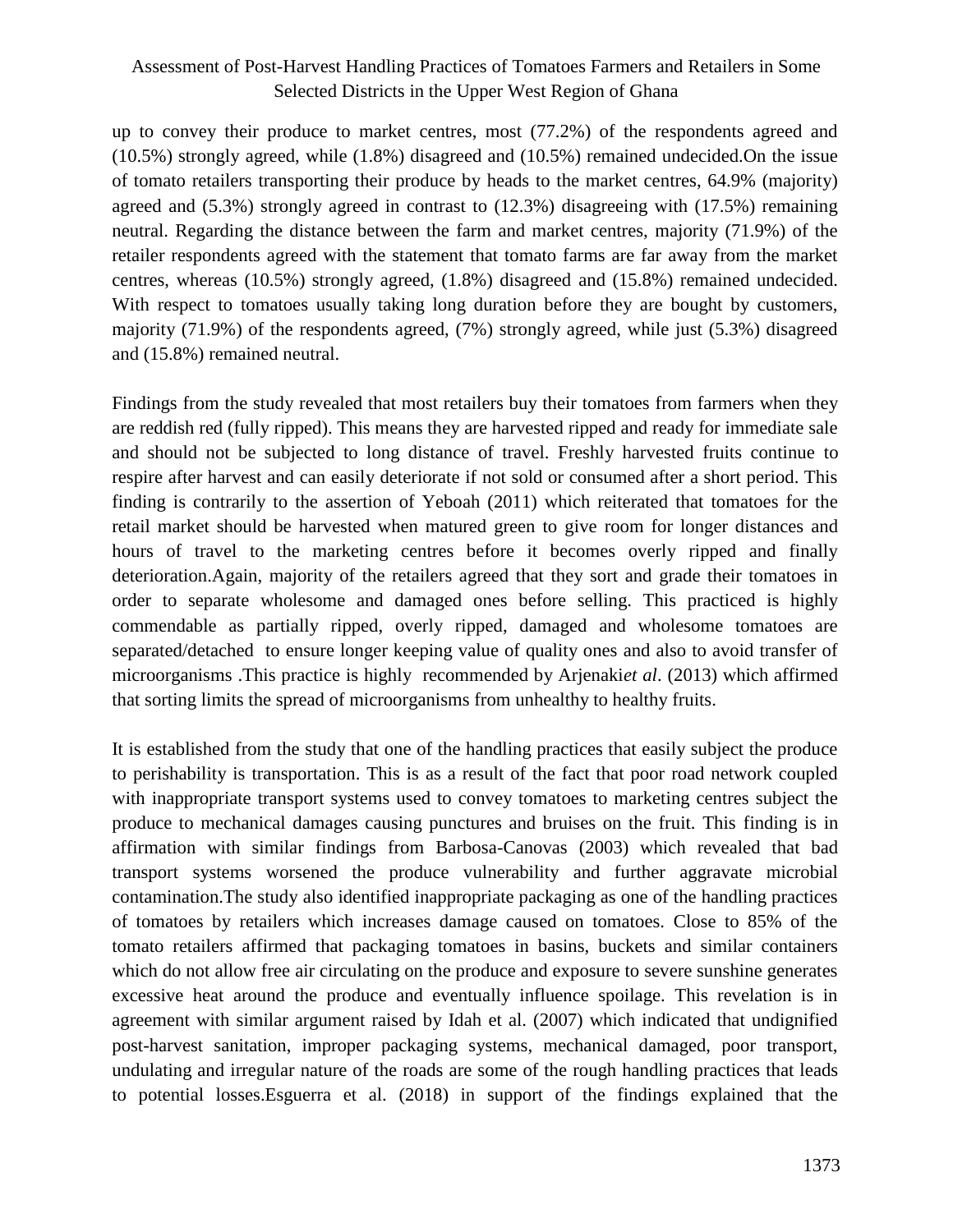characteristics of tomatoes does not support improper handling which can easily leave punches, holes, wounds and pathways to loss of water and other vital nutrients.

| No.            | <b>Questionnaire Items</b>                             | <b>Strongly</b>  | <b>Disagree</b> | <b>Undecided</b> | <b>Agree</b> | <b>Strongly</b> |
|----------------|--------------------------------------------------------|------------------|-----------------|------------------|--------------|-----------------|
|                |                                                        | <b>Disagree</b>  | 2               | 3                | 3            | <b>Agree</b>    |
|                |                                                        | 1                |                 |                  |              | 5               |
| $\mathbf{1}$   | Tomatoes are usually sold in a                         | $\mathbf{1}$     | $\overline{0}$  | $\overline{2}$   | 49           | 5               |
|                | matured reddish (ripped) form to<br>retailers          | $(1.8\%)$        | $(0\%)$         | $(3.5\%)$        | (86%)        | $(8.8\%)$       |
| $\overline{2}$ | Tomatoes are more often harvested in                   | $\overline{0}$   | $\overline{4}$  | 7                | 42           | $\overline{4}$  |
|                | the morning before they are bought by<br>retailers     | $(0\%)$          | (7%)            | $(12.3\%)$       | (73.7%)      | (7%)            |
| 3              | Tomatoes are often harvested and                       | $\overline{0}$   | 10              | 14               | 31           | $\overline{2}$  |
|                | heaped on the ground before selling to<br>retailers    | $(0\%)$          | $(17.5\%)$      | $(24.6\%)$       | $(54.4\%)$   | $(3.5\%)$       |
| $\overline{4}$ | Retailers<br>often<br>sort<br>and<br>grade             | $\boldsymbol{0}$ | 3               | 12               | 38           | $\overline{4}$  |
|                | tomatoes after buying from farmers                     | $(0\%)$          | $(5.3\%)$       | $(21.1\%)$       | (66.7%)      | (7%)            |
| 5              | There<br>transportation<br>poor<br>are                 | $\boldsymbol{0}$ | $\theta$        | 7                | 47           | 3               |
|                | networks leading to tomato farms                       | $(0\%)$          | $(0\%)$         | $(12.3\%)$       | $(82.5\%)$   | $(5.3\%)$       |
| 6              | Retailers do not have refrigerated vans                | $\overline{0}$   | $\overline{2}$  | 3                | 49           | 3               |
|                | to transport their produce                             | $(0\%)$          | $(3.5\%)$       | $(5.3\%)$        | (86%)        | $(5.3\%)$       |
| 7              | Retailers do place their<br>tomato                     | $\overline{0}$   | 5               | 5                | 43           | $\overline{4}$  |
|                | produce in wooden crates for sales                     | $(0\%)$          | $(8.8\%)$       | $(8.8\%)$        | $(75.4\%)$   | (7%)            |
| 8              | Tomatoes are usually placed in woven                   | 1                | 10              | 1                | 40           | 5               |
|                | baskets before they are being sold to<br>customers     | $(1.8\%)$        | $(17.5\%)$      | $(1.8\%)$        | $(70.2\%)$   | $(8.8\%)$       |
| 9              | Tomatoes are often placed in buckets                   | $\boldsymbol{0}$ | 7               | 3                | 41           | 6               |
|                | they<br>being<br>sold to<br>before<br>are<br>customers | $(0\%)$          | $(12.3\%)$      | $(5.3\%)$        | $(71.9\%)$   | $(10.5\%)$      |
| 10             | Traders often transport their tomatoes                 |                  |                 |                  | 46           | 5               |
|                | to the market centres using motor                      | $(1.8\%)$        | $(1.8\%)$       | (7%)             | $(80.7\%)$   | $(8.8\%)$       |
|                | bicycles/tri-cycles                                    |                  |                 |                  |              |                 |
| 11             | Most retailers used trucks/pick-up to                  | $\overline{0}$   | 1               | 6                | 44           | 6               |
|                | convey their produce to market                         | $(0\%)$          | $(1.8\%)$       | $(10.5\%)$       | $(77.2\%)$   | $(10.5\%)$      |
|                | centres                                                |                  |                 |                  |              |                 |
| 12             | Tomatoes retailers transport their                     | $\boldsymbol{0}$ | 7               | 10               | 37           | 3               |
|                | produce by heads to the market                         | $(0\%)$          | $(12.3\%)$      | $(17.5\%)$       | $(64.9\%)$   | $(5.3\%)$       |
|                | centres for sale to customers                          |                  |                 |                  |              |                 |

### **Table 3: Post-Harvest Handling Practices of Tomatoes among Retailers**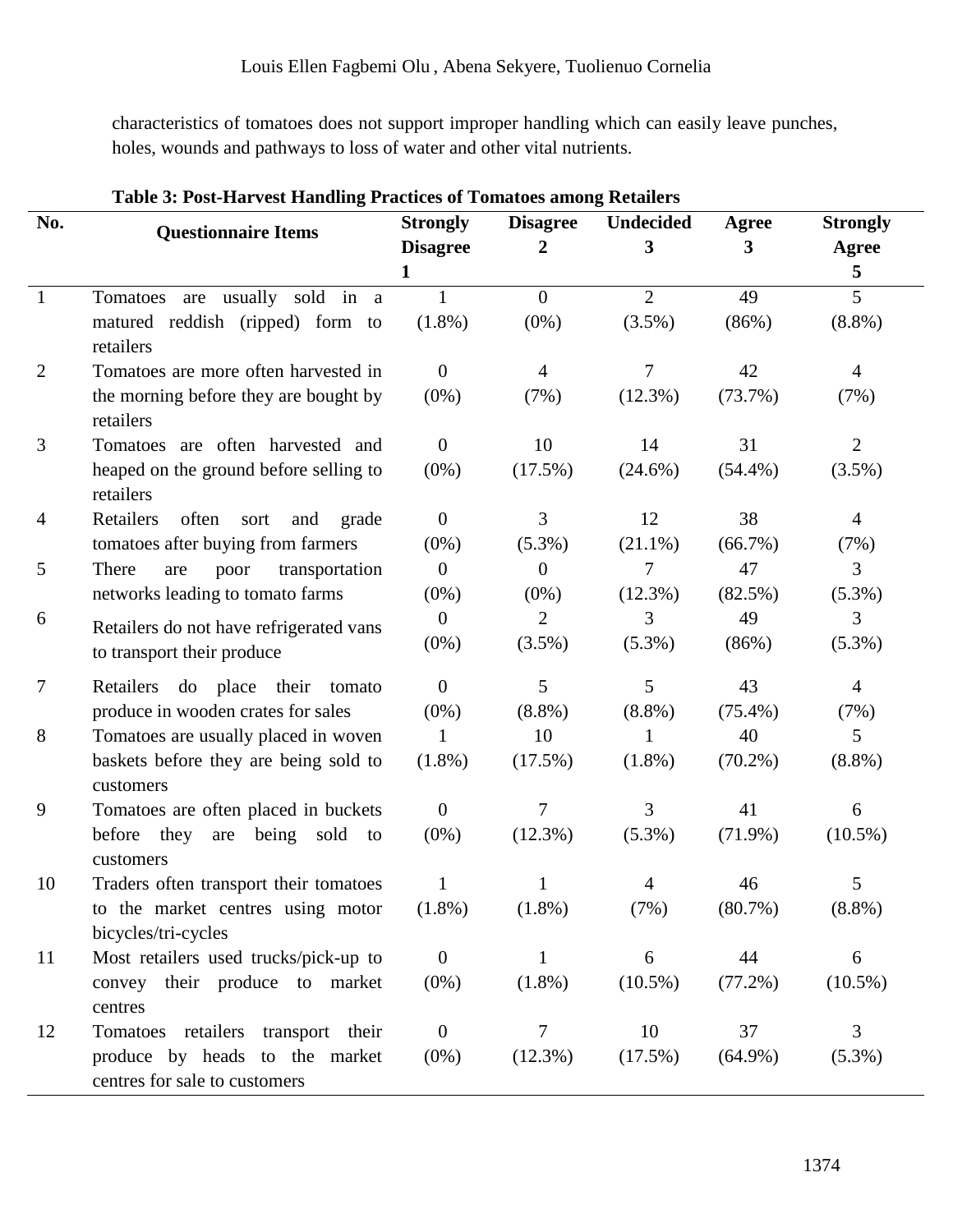|    | Tomato farm is far away from the    |         |           |            | 41         |            |
|----|-------------------------------------|---------|-----------|------------|------------|------------|
|    | market centres                      | $(0\%)$ | $(1.8\%)$ | $(15.8\%)$ | $(71.9\%)$ | $(10.5\%)$ |
| 14 | Tomatoes usually take long duration |         |           |            |            | 4          |
|    | before they are bought by customers | $(0\%)$ | $(5.3\%)$ | $(15.8\%)$ | $(71.9\%)$ | (7%)       |
|    | in the market centres               |         |           |            |            |            |

 $SA =$  Strongly Agree,  $A =$  Agree,  $U =$  Undecided,  $D =$  Disagree,  $SD =$  Strongly Disagree

#### **5. Conclusion**

The study revealed that tomatoes are harvested early in the morning in matured reddish state for transported. Longer distance of travelling to marketing centres renders the produce to perish faster.Tomatoes are not sorted, graded and pre-cooled to remove overly ripped, under ripped, small and big one. No pre-cooling is also done to remove heat and warmth from tomatoes which can render it perishes. Tomatoes are inappropriately packaged and transported in inappropriate vehicles which increase mechanical damages on the produce. The longer hours of travelling from tomatoes farms to marketing centres with already ripped tomatoes in undulating roads increases spoilage rate before tomatoes finally get to the consumer.The study discovered that. mechanical damage, limited available market, Inappropriate transport and bad nature of the roads, diseases and pests infestations, low quality of locally produced tomatoes, long distances of farming communities to marketing centres and so many farmers producing tomatoes at the same time or period for the same market leading to excessive glut of the produce as the cause of post-harvest loss of tomatoes in the selected districts in the Upper West Region

#### **6. Recommendations**

Tomato farmers and retailers in the various district should be linked to boarding and day schools in their respective districts as suppliers of tomatoes for the school feeding program by the various district assembles

# **References**

- 1. Abimbola, O. A. (2014). Post-harvest losses and welfare of tomato farmers in Ogbomosho, Osun state Nigeria. *Journal of Stored Products and Postharvest Research, 5*(2), 8-13.
- 2. Adekunle, A. A., Omoare, A. M., &Oyediran, W. O. (2014). Rural women's skill acquisition in the processing of locust bean in Ipokia Local Government Area of Ogun State, Nigeria. *World Academy of Science, Engineering and Technology (WASET), 85,* 531- 536. url:<http://waset.org/Publications?p=85>
- 3. Agyedu, M., Donkor, J., &Obeng, B. (1999). *Research methods*. Kumasi: UST Press Limited.
- 4. Ajagbe, B. O., Oyediran, W. O., Omoare, A. M., &Sofowora, O. O. (2014). Assessment of post-harvest practices among tomato (SolanumLycopersicum) farmers/processors in Abeokuta North local government area, Ogun State, Nigeria. *International Journal of Education and Research*, *2*(3), 1-12.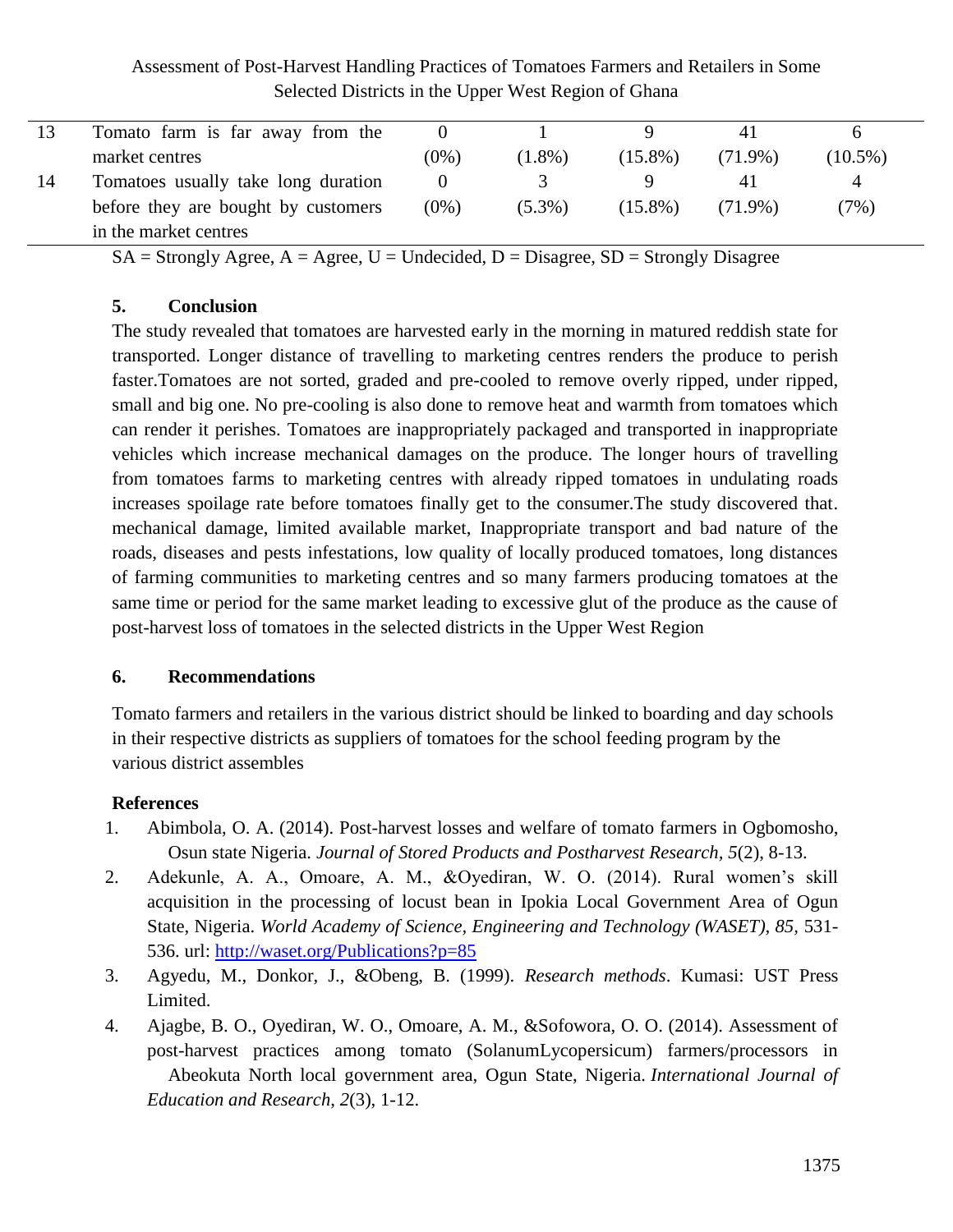- 5. Arah, I. K., Ahorbo, G. K., Anku, E. K., Kumah, E. K., &Amaglo, H. (2016). Postharvest handling practices and treatment methods for tomato handlers in developing countries: A mini review. *Advances in Agriculture*, *20,* 1-6.
- 6. Arah, I. K., Amaglo, H., Kumah, E. K., &Ofori, H. (2015). Preharvest and postharvest factors affecting the quality and shelf life of harvested tomatoes: A mini review. *International Journal of Agronomy*, *23-45.*
- 7. Arjenaki, O. O., Moghaddam, P. A., &Motlagh, A. M. (2013). Online Tomato Sorting Based on Shape, Maturity, Size and Surface Defects Using Machine Vision. *Turkish Journal of Agriculture and Forestry, 37*(1).
- 8. Asare-Bediako, E., Showemimo, F.A., Olarewaju, J.D. Buah, J.N. and Tetteh J.P. (2007). Genetic Estimates of Water Stress in Tomato (*Lycopersicumesculentum*). *International Journal of Plant Breeding and Genetics, 1: 18-23.*
- 9. Babalola, D. A., Makinde, Y. O., Omonona, B. T., &Oyekanmi, M. O. (2010). Determinants of post-harvest losses in tomato production: A case study of Imeko-Afon local government area of Ogun state. *ActaSsatech*, *3*(2), 14-18.
- 10. Babatola, L. A., Oji, D. A., &Lawal, O. I. (2008). Effect of Storage condition on Tonmato (Lycopersiconesculentum Mill.) Quality and Shelf Life. Journal of biological sciences, *5*, 11-21.
- 11. Bachmann, J., &Earles, R. (2000). *Postharvest handling of fruits and vegetables,* 1-19. ATTRA.
- 12. Batu, A., & Thompson, A. K. (1998). Effects of controlled atmosphere storage on the extension of postharvest qualities and storage life of tomatoes. In *Control Applications in Post-Harvest and Processing Technology 1995*, 311-316. Pergamon.
- 13. Beckles, D. M. (2012). Factors affecting the postharvest soluble solids and sugar content of tomato (Solanumlycopersicum L.) fruit. *Postharvest Biology and Technology*, *63*(1), 129- 140.
- 14. Creswell, J., & Plano Clark, V. (2007). *Designing and conducting mixed methods research.*  Thousand Oaks, CA: Sage.
- 15. Esguerra, E. B., Rolle, R., &Rahman, M. A. (2018). Post-harvest management of mango for quality and safety assurance. *Guidance for horticultural supply chain stakeholders: Food and Agriculture Organization of the United Nations, Rome*.
- 16. FAO (2008). *Basic Harvest and Post-Harvest Handling Considerations for Fresh Fruits and Vegetables handling and Preservation*. Rome: Italy.
- 17. Food and Agriculture Organisation of the United Nations (FAO) (2010). Global hunger declining, but still unacceptably high. FAO, Economic and Social Development Department.
- 18. Food and Agriculture Organization of the United Nations (FAO) (2011). *Global food losses and food waste*; extent, causes and prevention.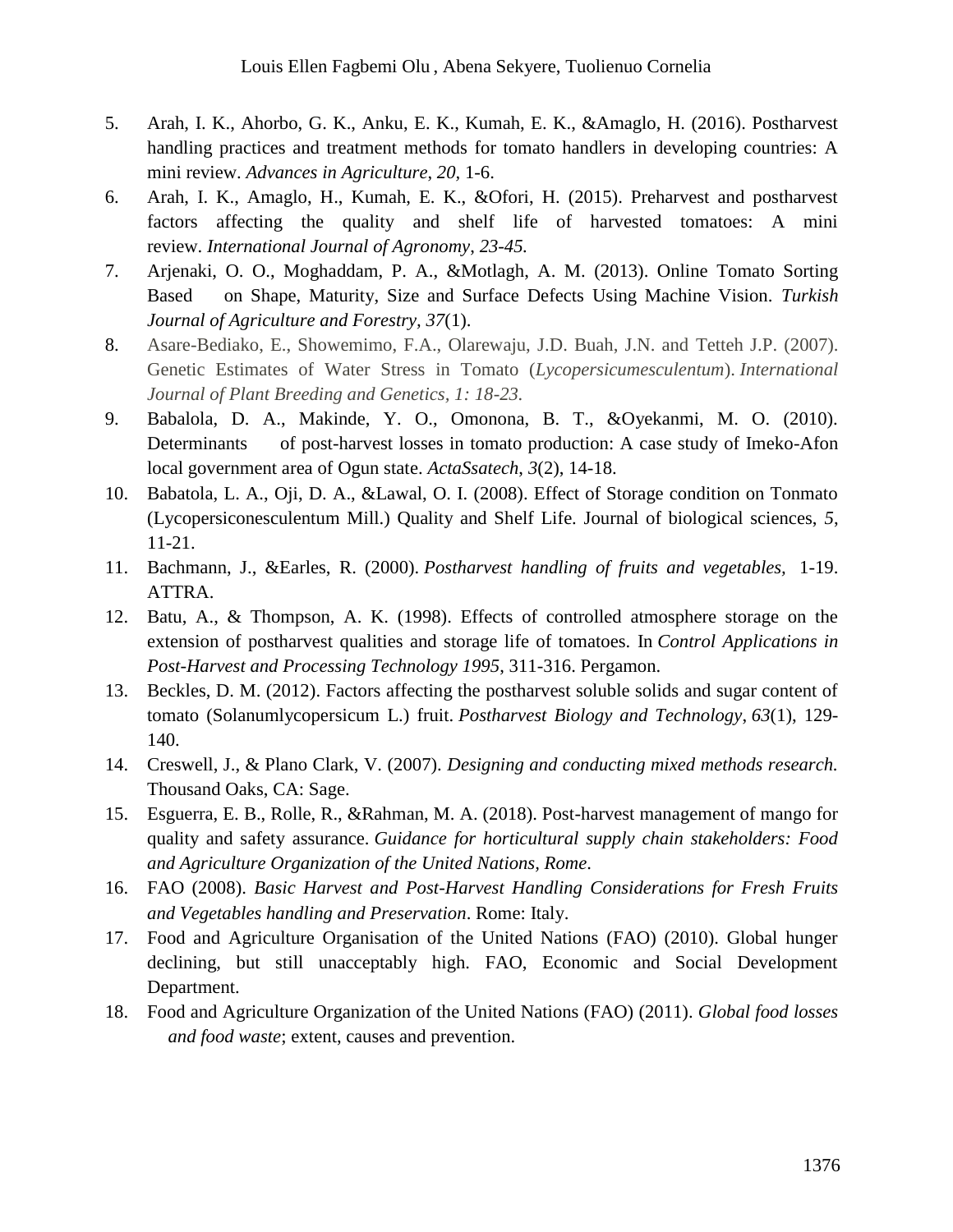- 19. Getinet, H., Workneh, T. S., &Woldetsadik, K. (2011). Effect of Maturity Stages, Variety and Storage Environment on Sugar Content of Tomato Stored in Multiple Pads Evaporative Cooler*. African Journal of Biotechnology, 10*(80).
- 20. Hsu, C., &Sandford, B. A. (2010). *Instrumentation*. London: Sage Publication. Retrieved April, 7, 2013.
- 21. Hurst, W. C. (2010). *Harvest, Handling and Sanitation Commercial Tomato Production.*  Chicago: Handy Press.
- 22. Idah, P. A., Ajisegiri, E. S. A., &Yisa, M. G. (2007). Fruits and vegetables handling and transportation in Nigeria. *AU Journal of Technology*, *10*(3), 175-183.
- 23. Ilyas, S. M. (2010). Best practices for efficient postharvest management of fruits and vegetables for higher value addition and profitability. In *Technology on Reducing Postharvest Losses and Maintaining Quality of Fruits and Vegetables: Proceedings of 2010 AARDO Workshop*.
- 24. Kader, A. A. (1984). Effects of postharvest handling procedures on tomato quality. In *Symposium on Tomato Production on Arid Land 190,* 209-222.
- 25. Kader, A. A. (1986). Increasing Food availability by reducing postharvest losses of fresh produce. *Acta Horticulture, 682,* 2169-2176.
- 26. Kiaya, V. (2014). Post-harvest losses and strategies to reduce them. *Technical Paper on Postharvest Losses, Action Contre la Faim (ACF)*, *25*, 151-162.
- 27. Kitinoja, L. (2004). Small-Scale Marketing Strategies Manual. *UC PTRIC Hort Series, 21*, 1-8.
- 28. Kitinoja, L., &Gorny, J. R. (2010). *Postharvest technology for small-scale produce marketers: economic opportunities, quality and food safety.University of California Postharvest Horticulture Series No. 21*, 52-69.
- 29. Malhotra, N. K., & Birks, D. F. (2007). *Marketing research: An applied approach*. United Kingdom: Pearson Education.
- 30. (Morse, J. M. (1991). Approaches to qualitative-quantitative methodological triangulation. *Nursing Research, 40*, 120–123.
- 31. Muhammad, R. H., Bamisheyi, E., &Olayemi, E. F. (2011). The effect of stage of ripening on the shelf life of tomatoes (Lycopersiconesculentum) stored in the evaporative cooling system (ECS). *Journal of Dairying Foods & Home Sciences*, *30*(4), 299-301.
- 32. Nnenna, A. O. (2011). Rural Farmers' Problems in Accessing Agricultural Information: A Case Study of Nsukka Local Government Area of Enugu State, Nigeria. NnamdiAzikiwe Library University of Nigeria, Nsukka. Library Philosophy and Practice. ISSN 1522-0222 <http://unllib.unl.edu/LPP/>
- 33. Orzolek, M. D., Bogash, M. S., Harsh, M. R., Lynn, F., Kime, L. F., Jayson, K., & Harper, J. K. (2006). Tomato Production. *Agricultural Alternatives Publication, 291*, 2-3.
- 34. Osei MK, Bonsu KO, Agyeman A, Choi HS (2014).Genetic Diversity of Tomato Germplasm in Ghana using morphological characters. Inter. J. Plant and Soil Sci. 3(3): 220- 231.<http://dx.doi.org/10.9734/IJPSS/2014/6466>